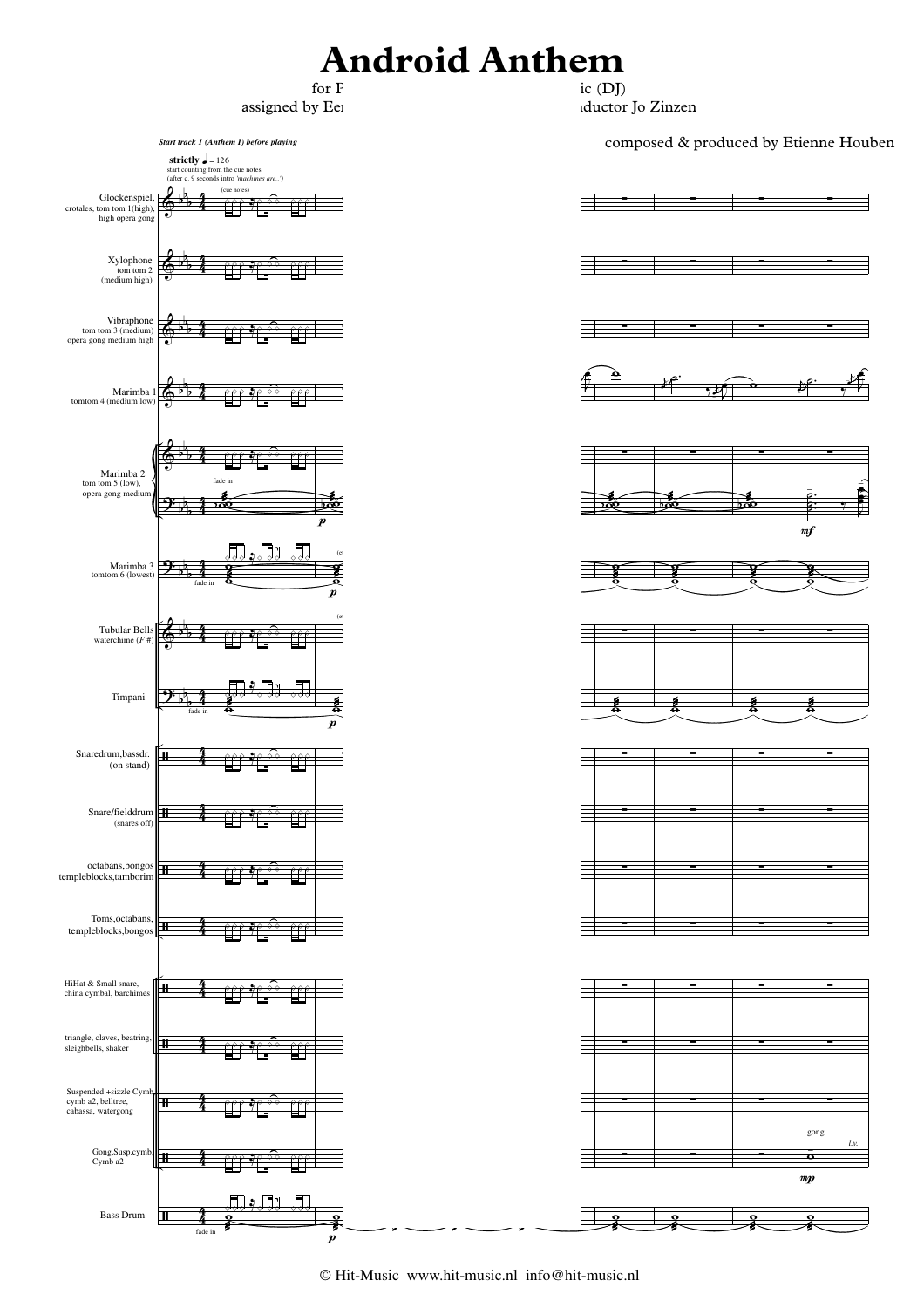



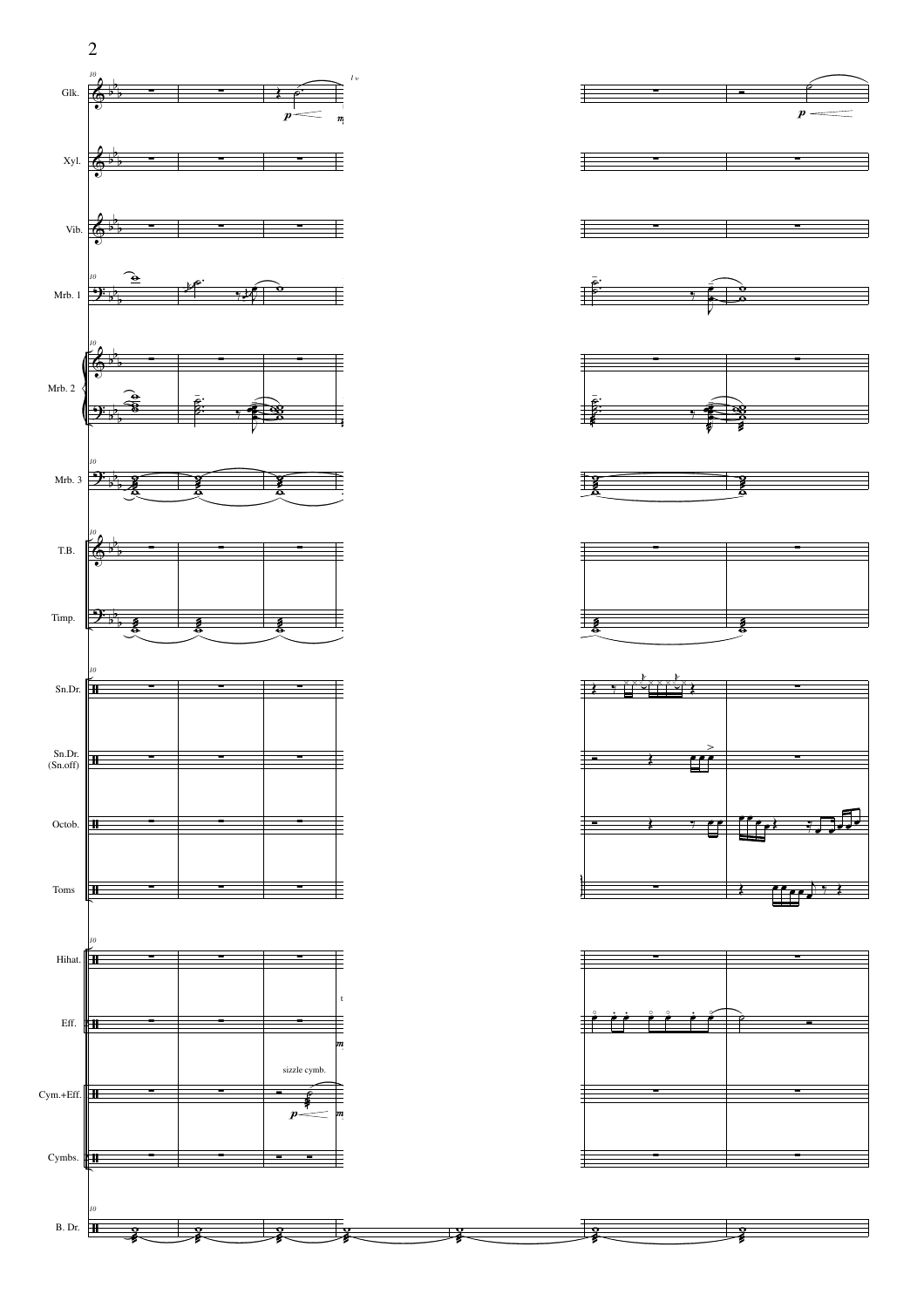



∑  $\overline{\bullet}$ 

∑

∑

 $\frac{1}{\sqrt{2}}$ 

Ξ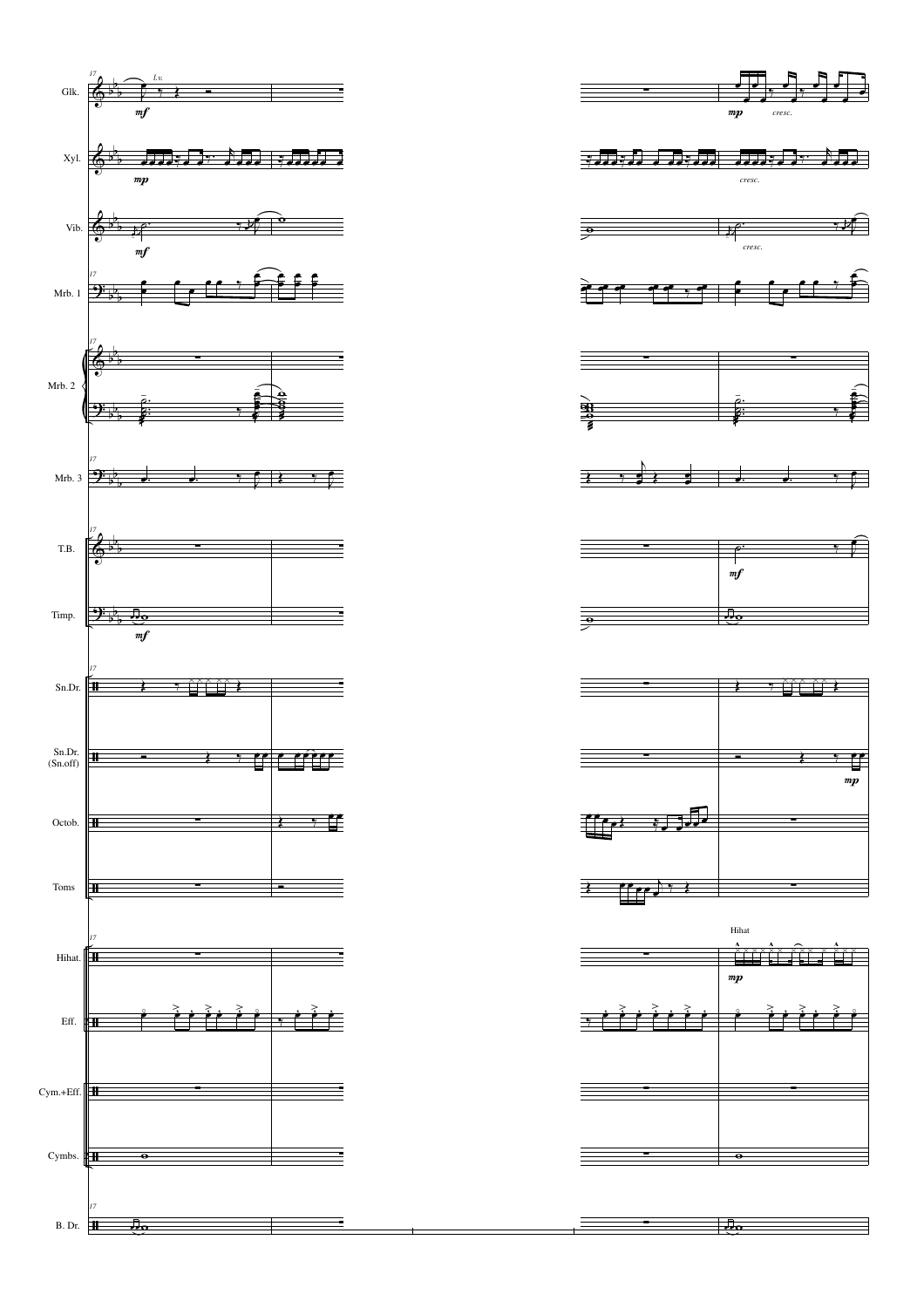

œ œ

∑

∑





 $\overline{\mathcal{R}}$   $\mathcal{R}$   $\mathcal{S}$   $\mathcal{S}$   $\mathcal{S}$  $m f$  $\gamma$   $\gamma$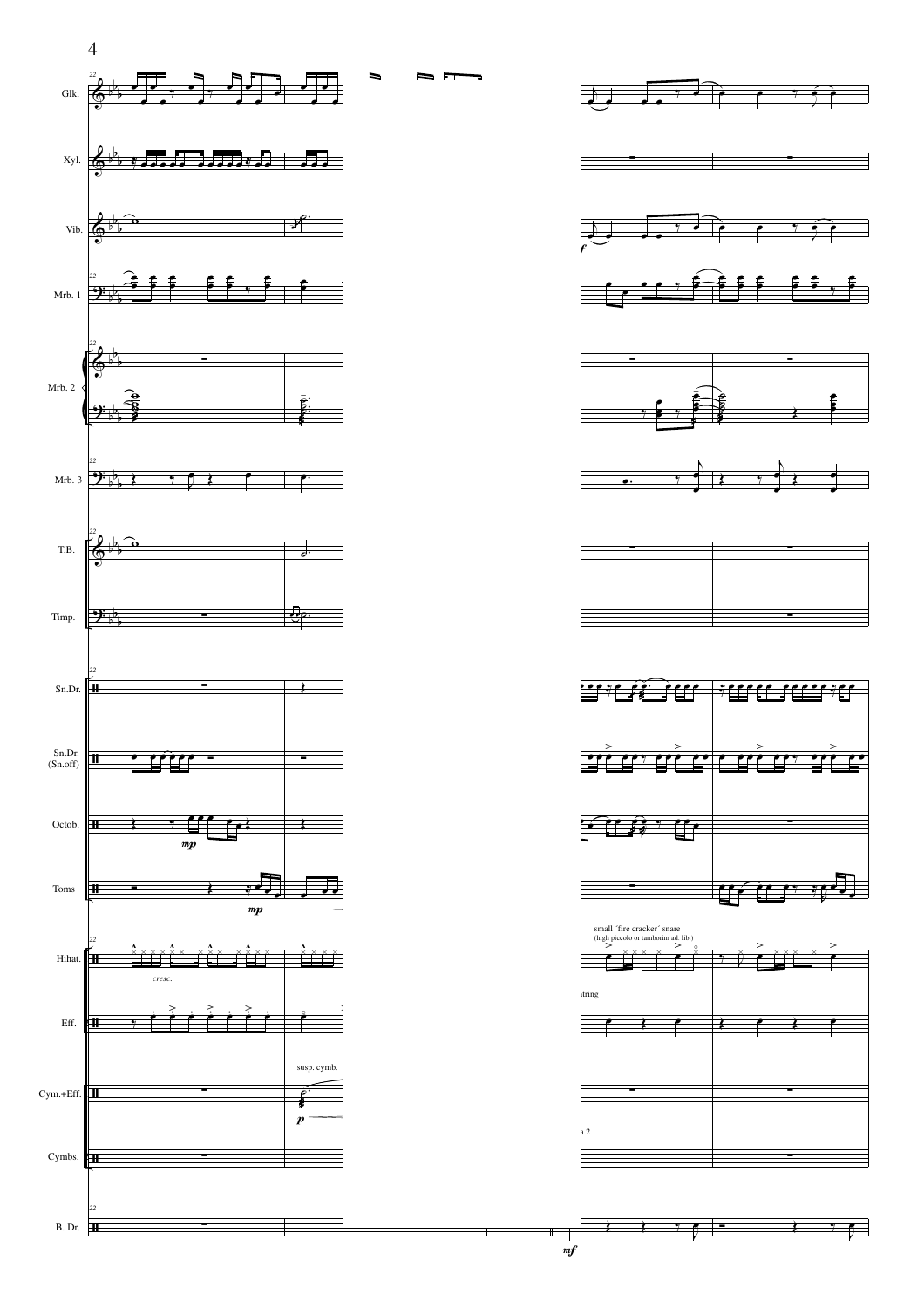







**e** tto

 $\overline{a}$   $\overline{b}$ 

œ

 $\overline{\phantom{a}}$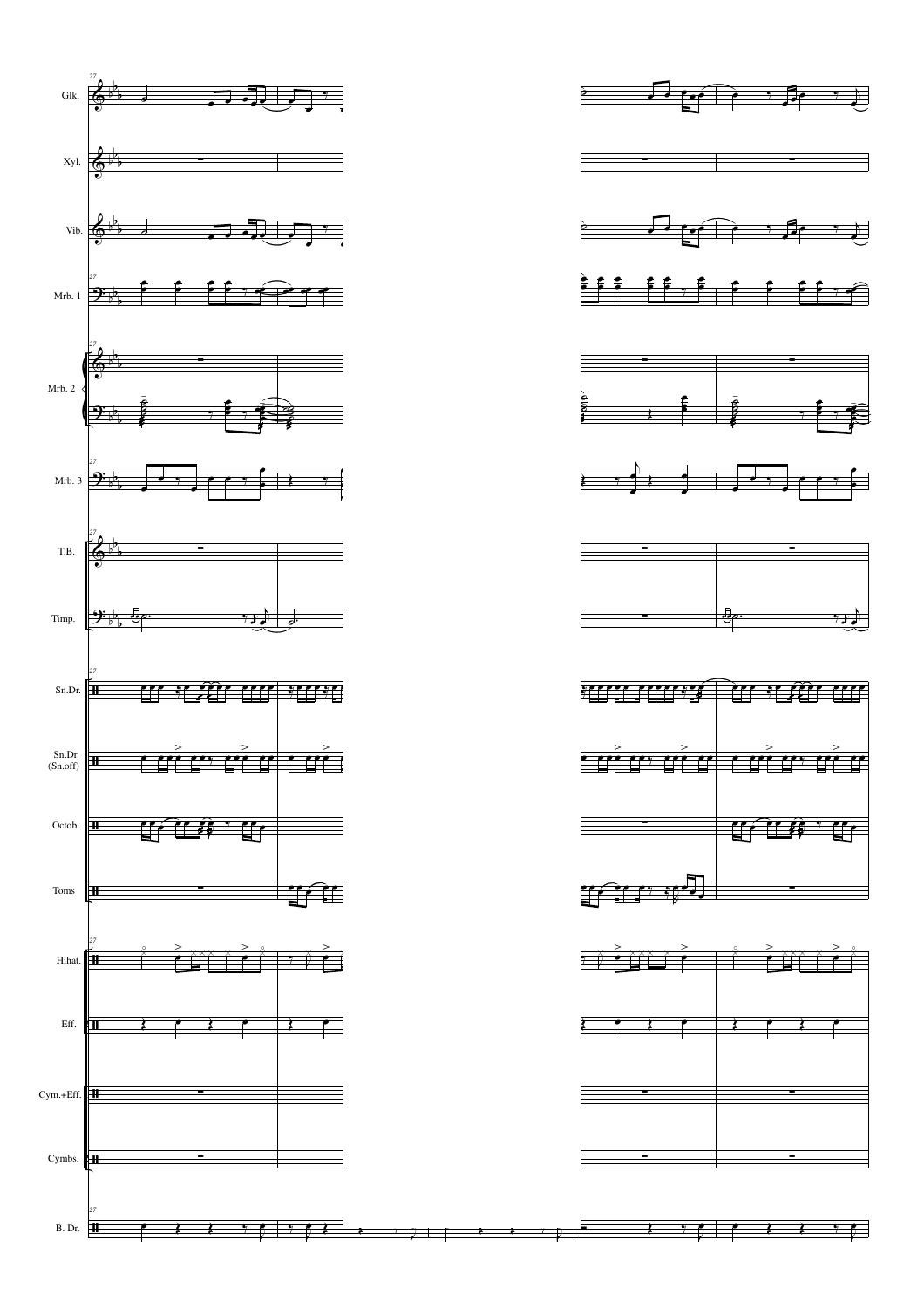

₽

 $\overline{\phantom{a}}$   $\overline{\phantom{a}}$ 

œ

<sup>œ</sup> Œ Œ ‰ <sup>J</sup>





œ ‰ J <sup>œ</sup> Œ Œ ‰ <sup>J</sup> œ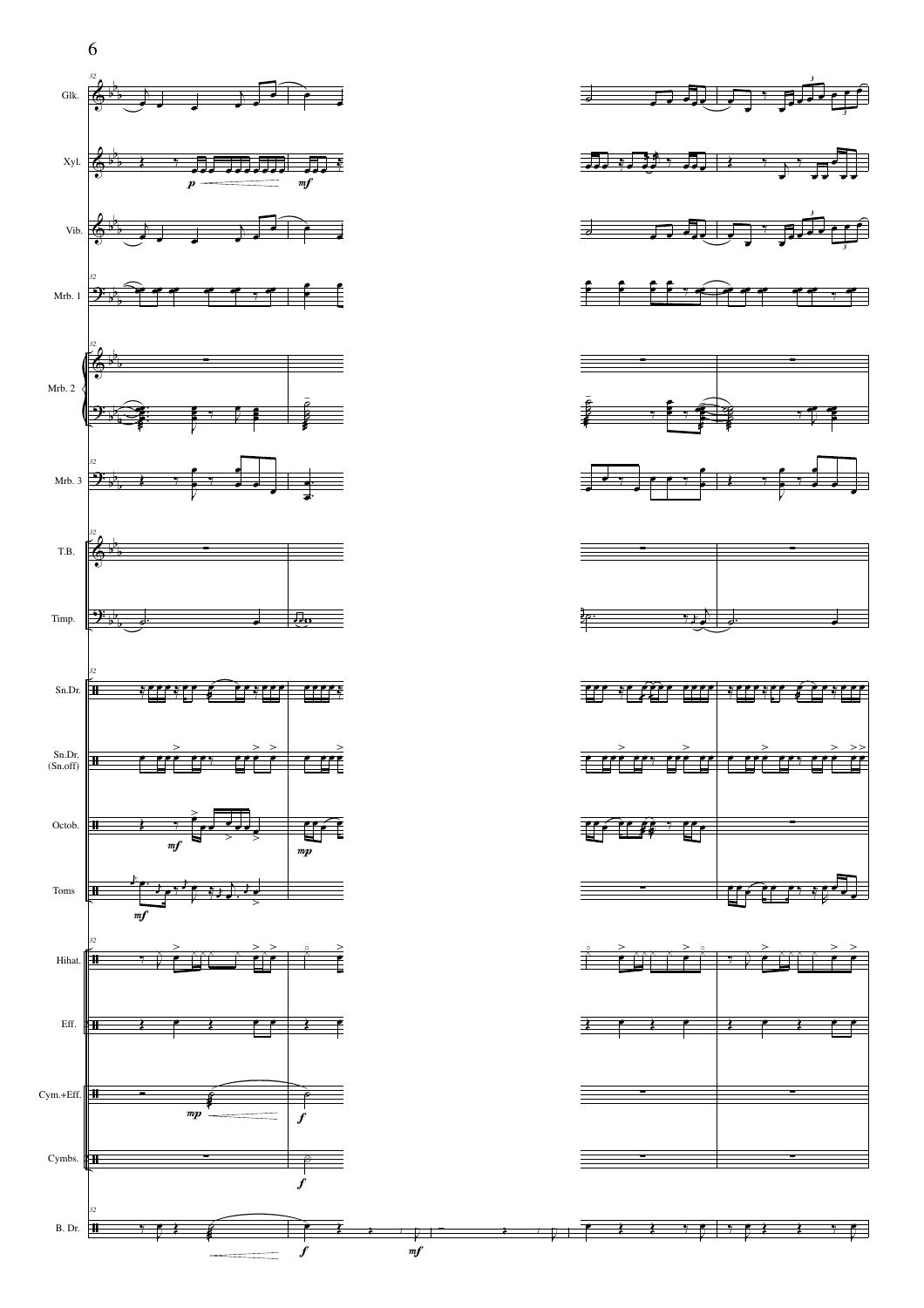



œ

<sup>œ</sup> Œ Œ ‰ <sup>J</sup> œ  $\overline{1}$  $\overline{\mathcal{E}}$ æ f

œ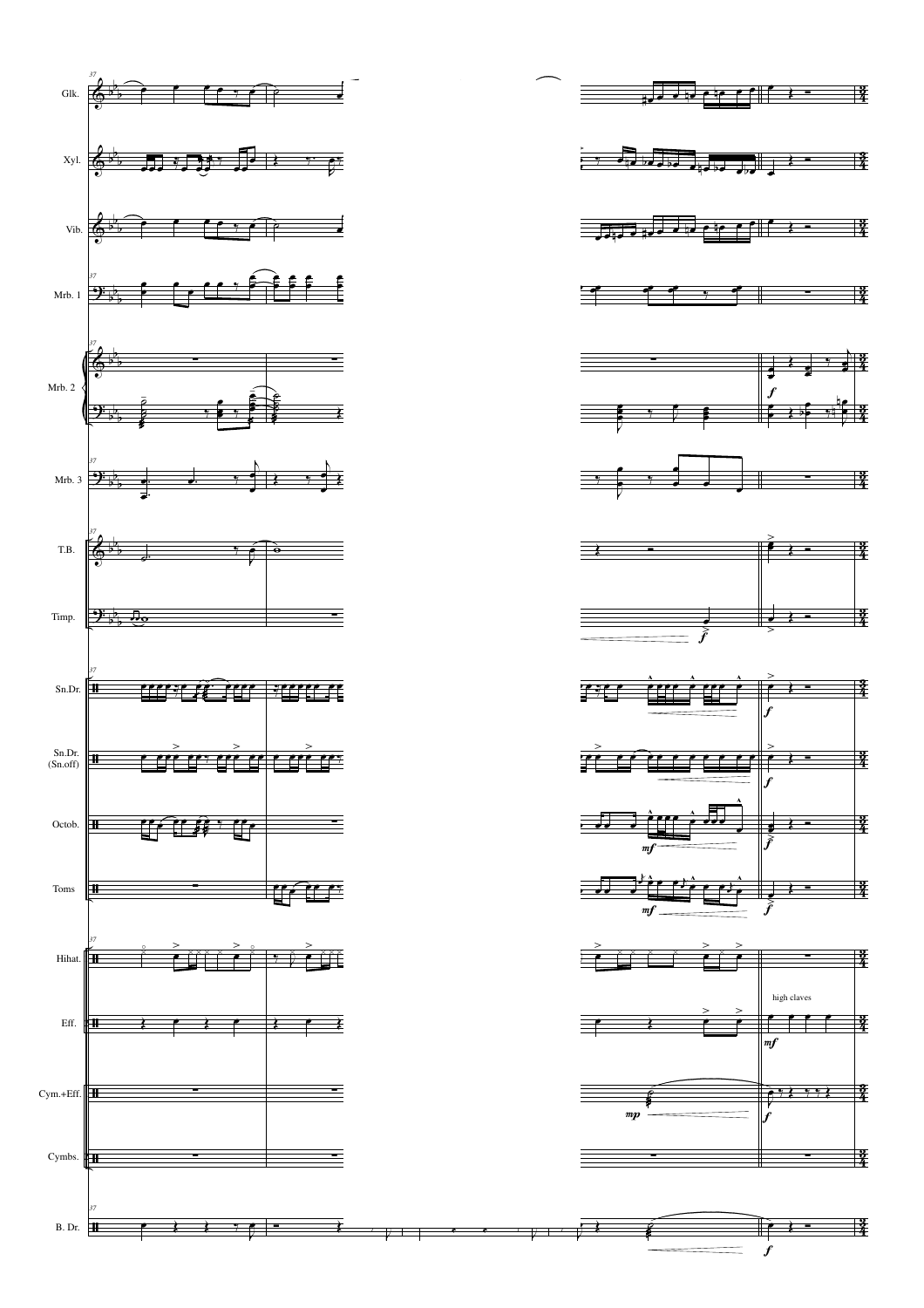



 $-\frac{3}{4}$   $-\frac{4}{4}$ 

4  $\overline{t}$ 

∑

4  $\overline{1}$ 

4 4 ∑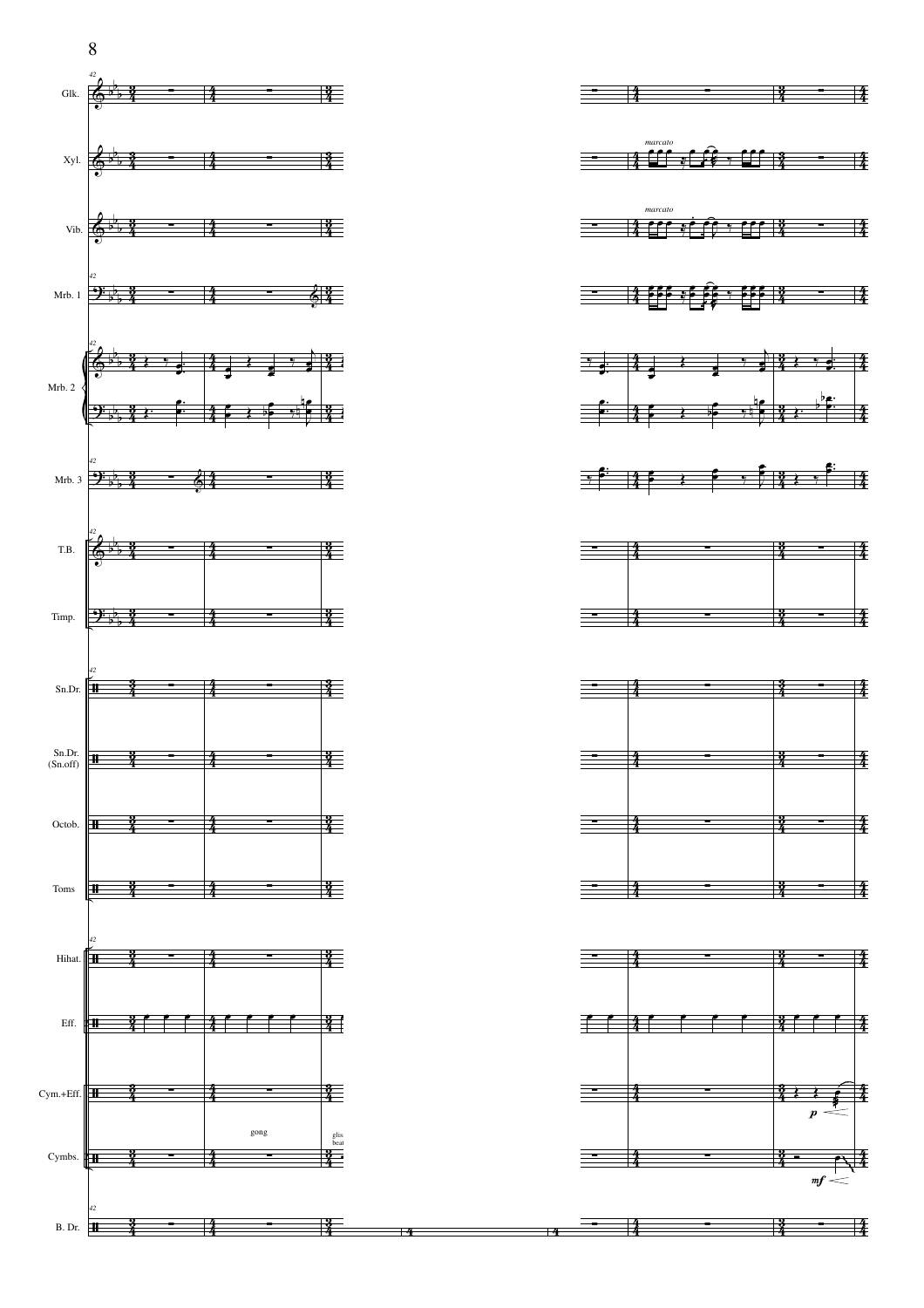



4 3 4 4 −<br>− 3<br>4 ∑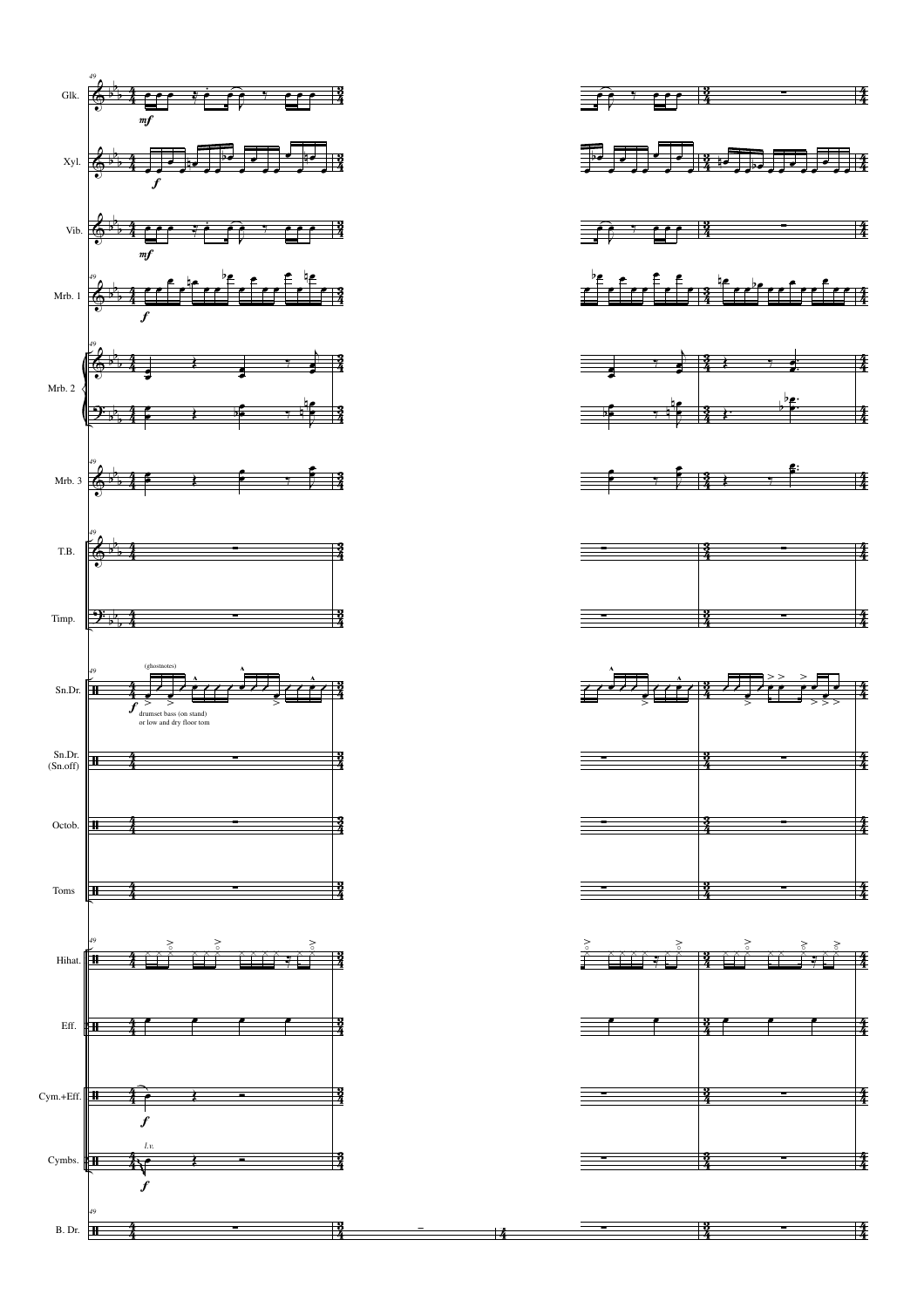



4 4 4 4 3 4  $\frac{3}{4}$  -  $\frac{3}{4}$ ∑ ∑ ∑ <u> Territoria de la p</u> 4

**. . .**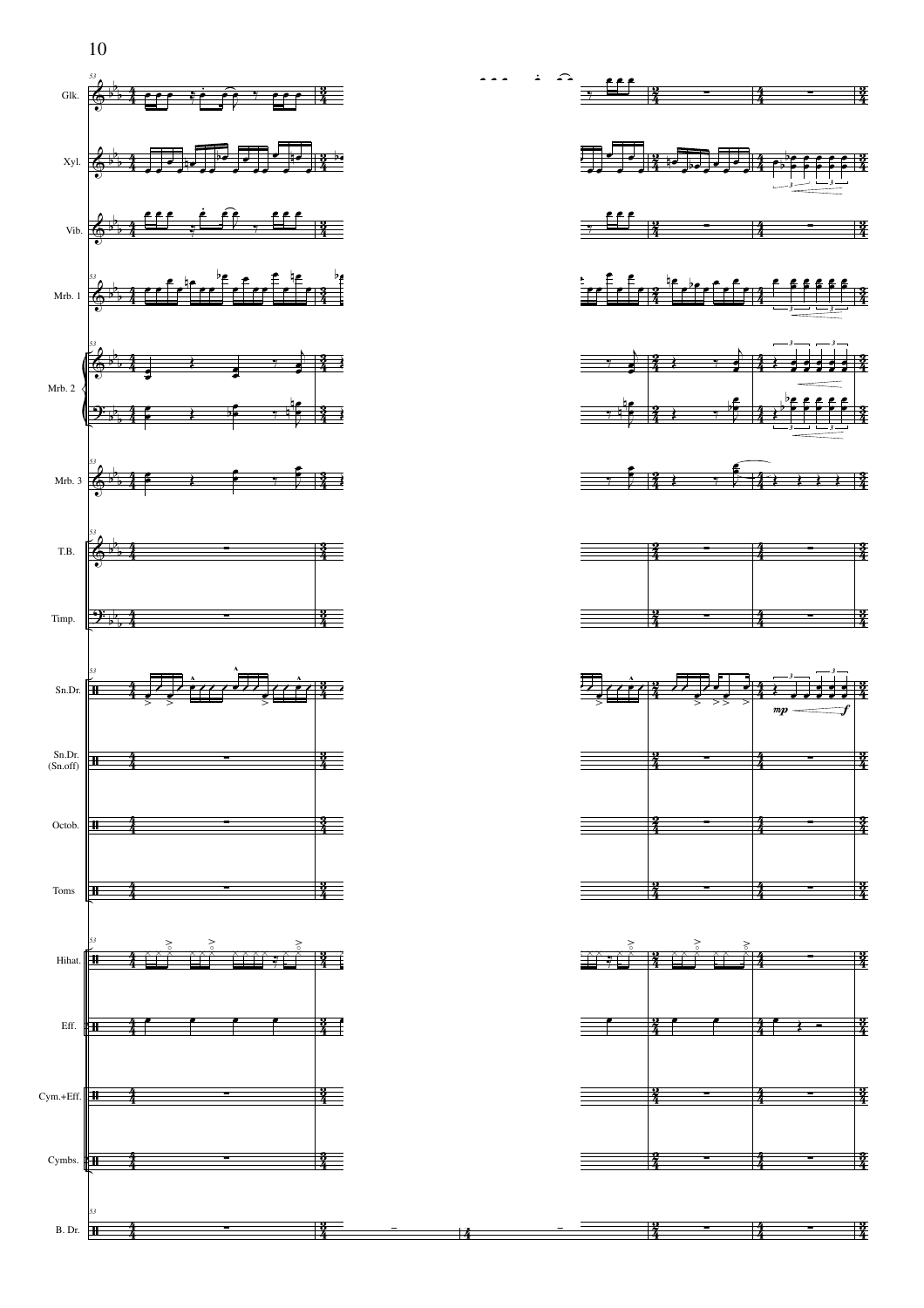

4 .<br>پ

∑

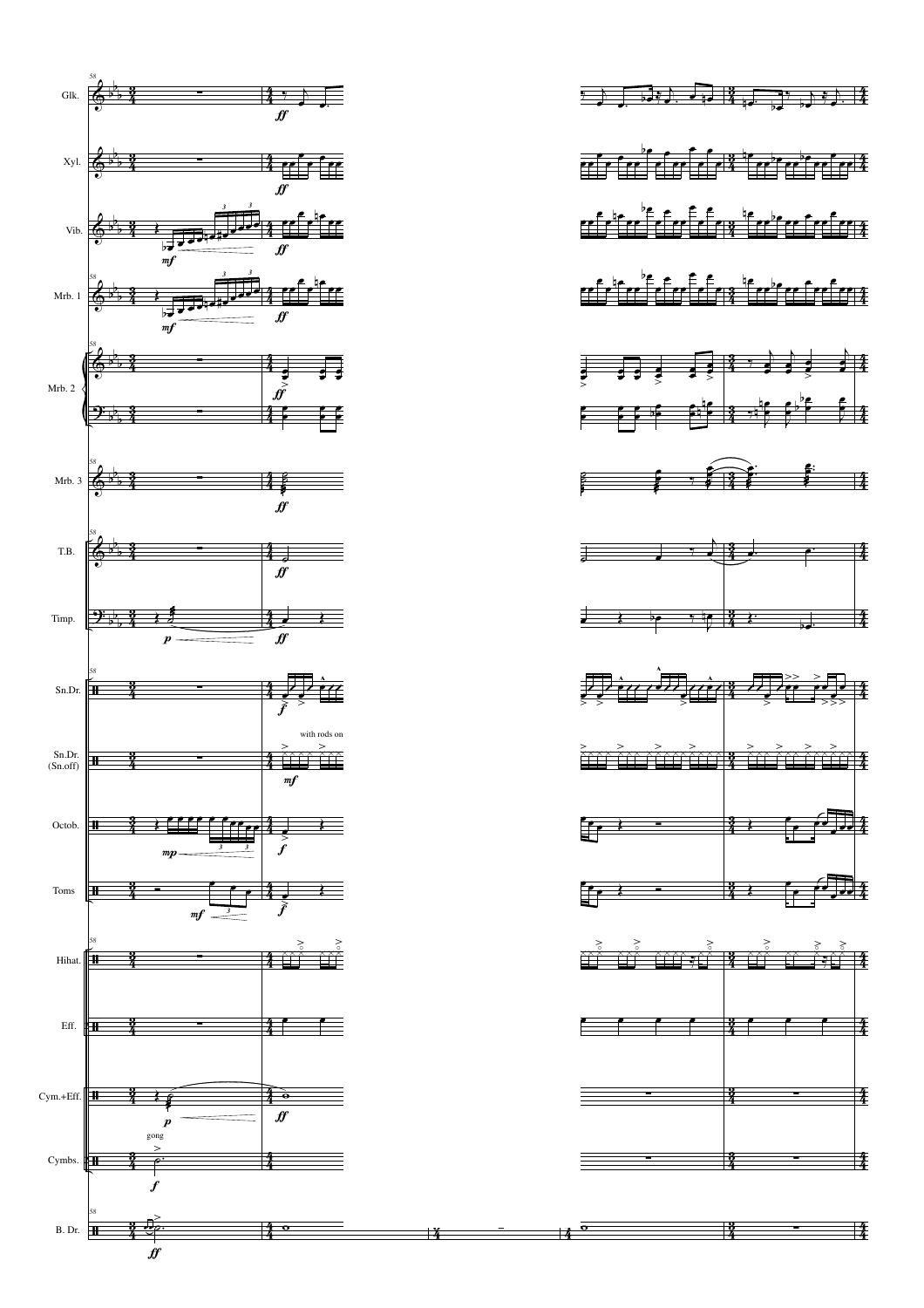

4 4

∑

∑

 $\lambda$ œ

 $\lambda$ œ

 $\lambda$ œ

b



 $mf$ 

f

 $\leq$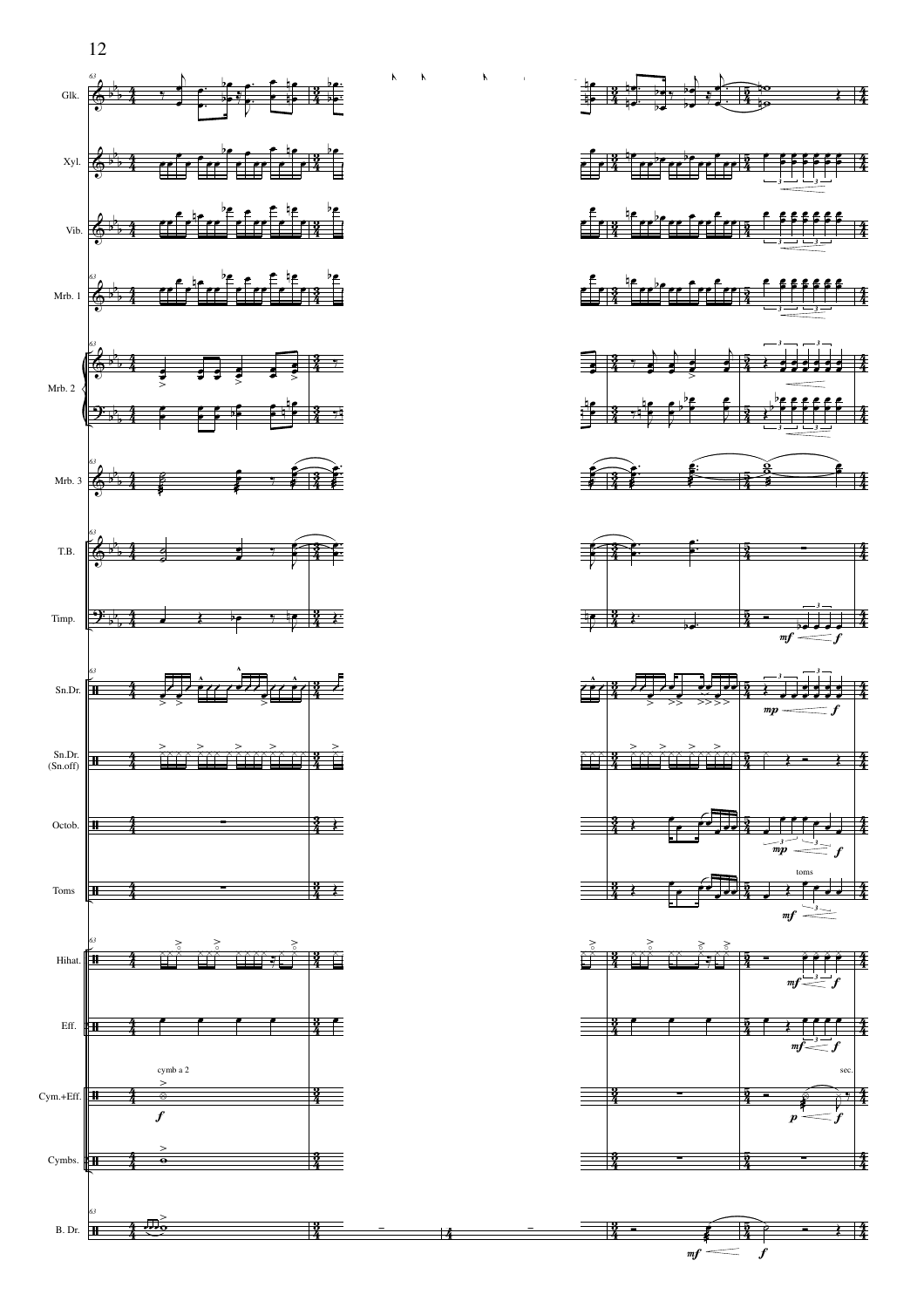



w  $m f$  8 6

∑

4 4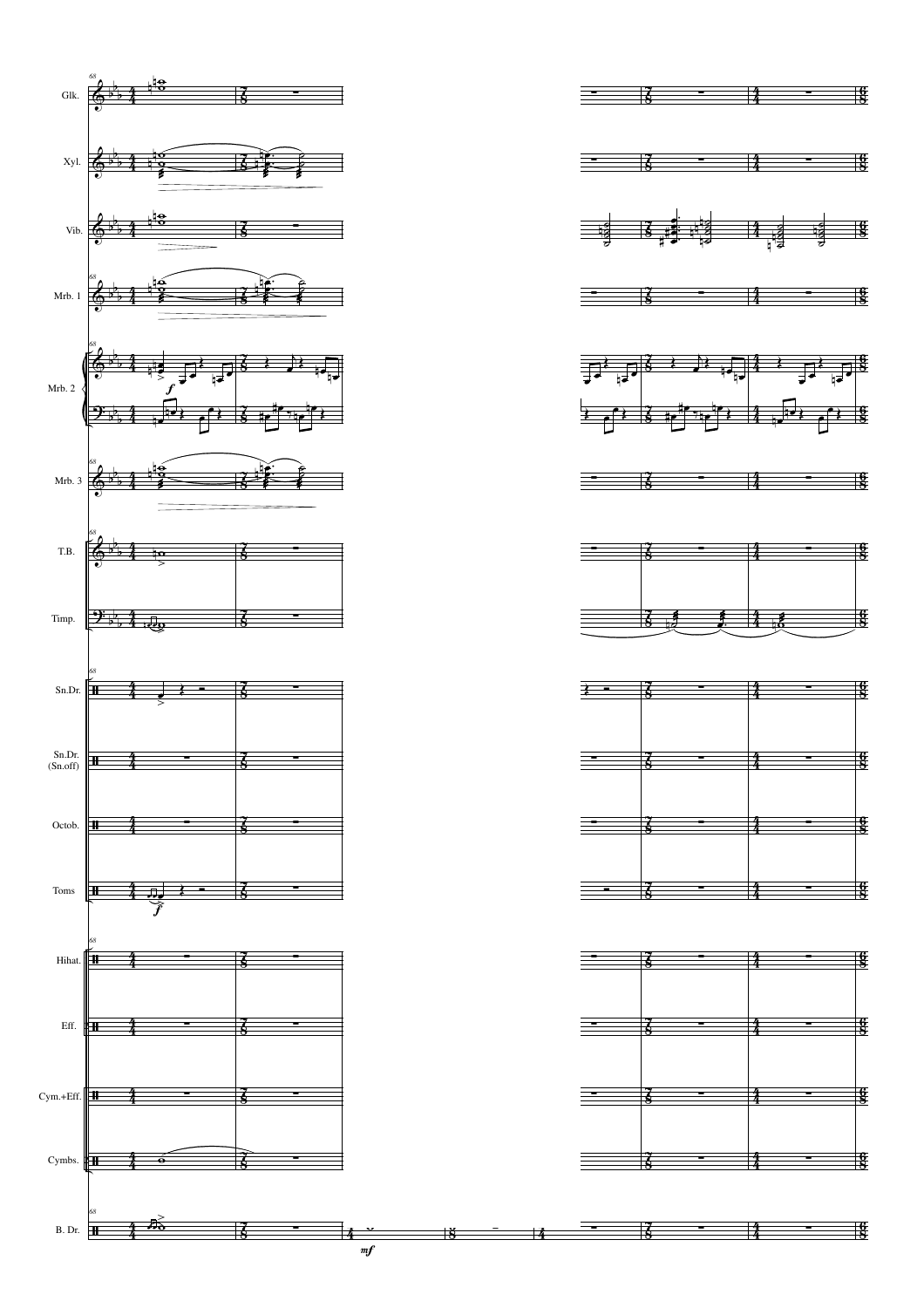





4 4

4 4

∑

∑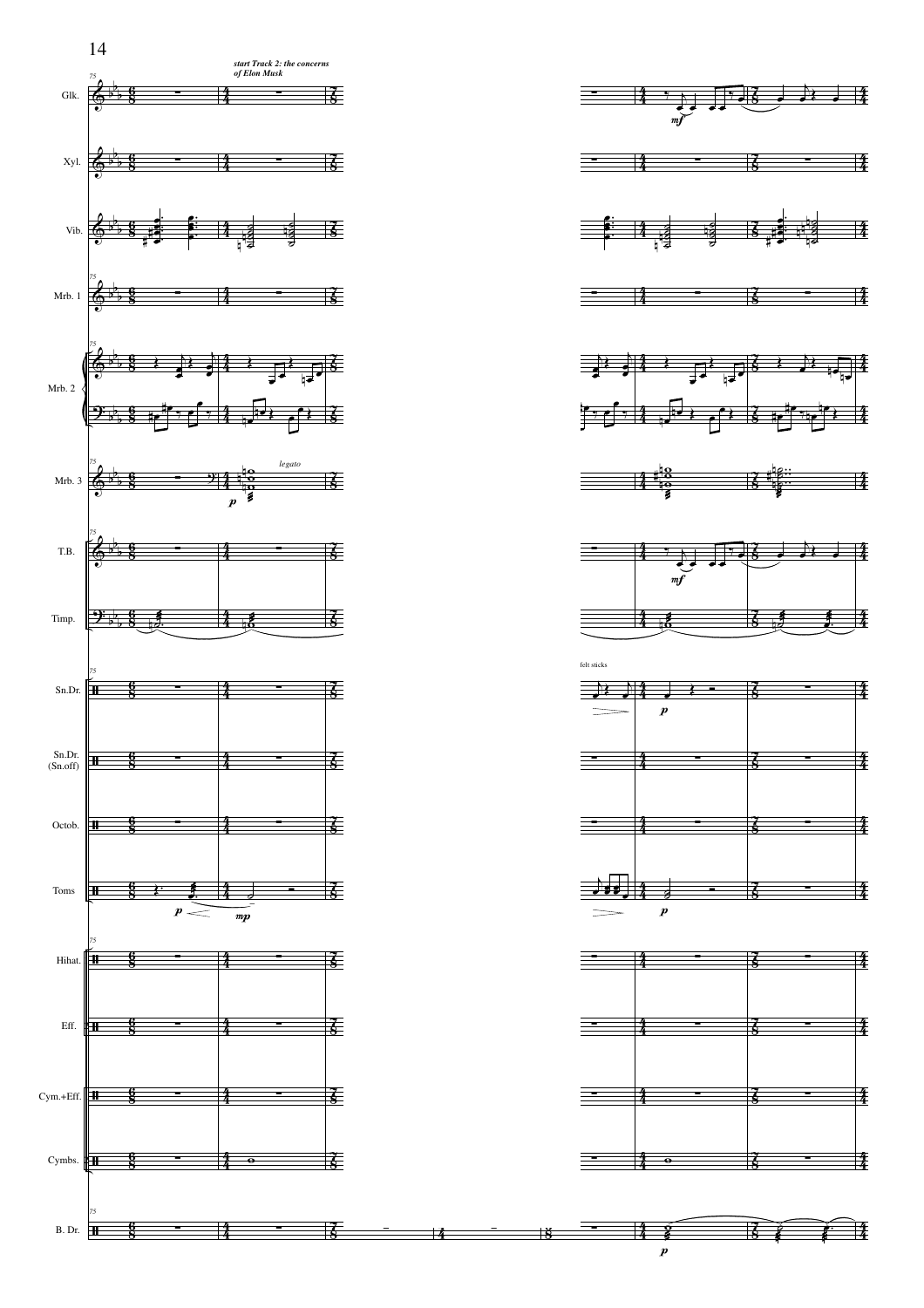



8 6 4 4 w 8 .<br>\*  $\epsilon = 4$ 8 6 4 4 ˙. æ æ ˙ æ æ w æ ˙. æ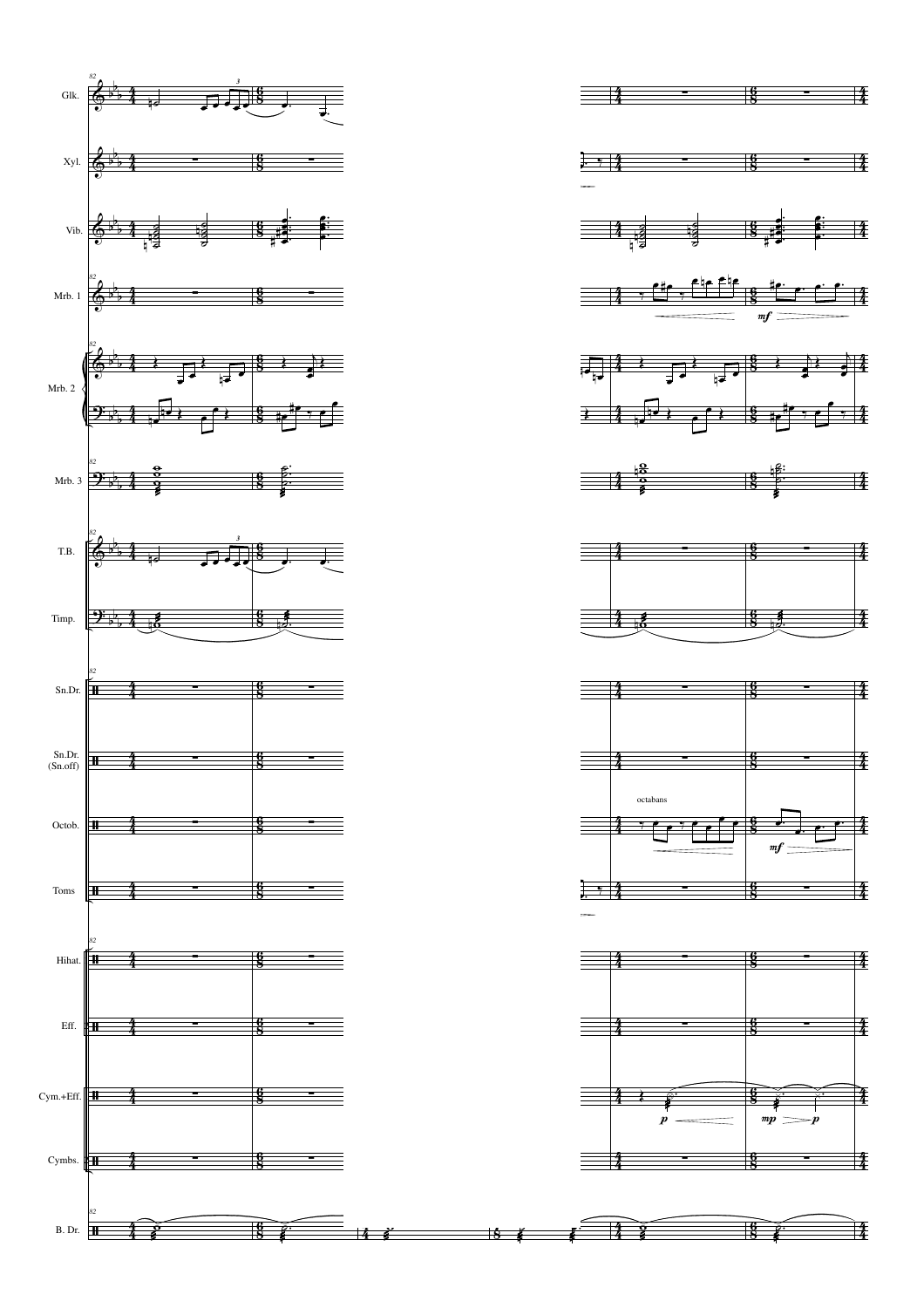



*3*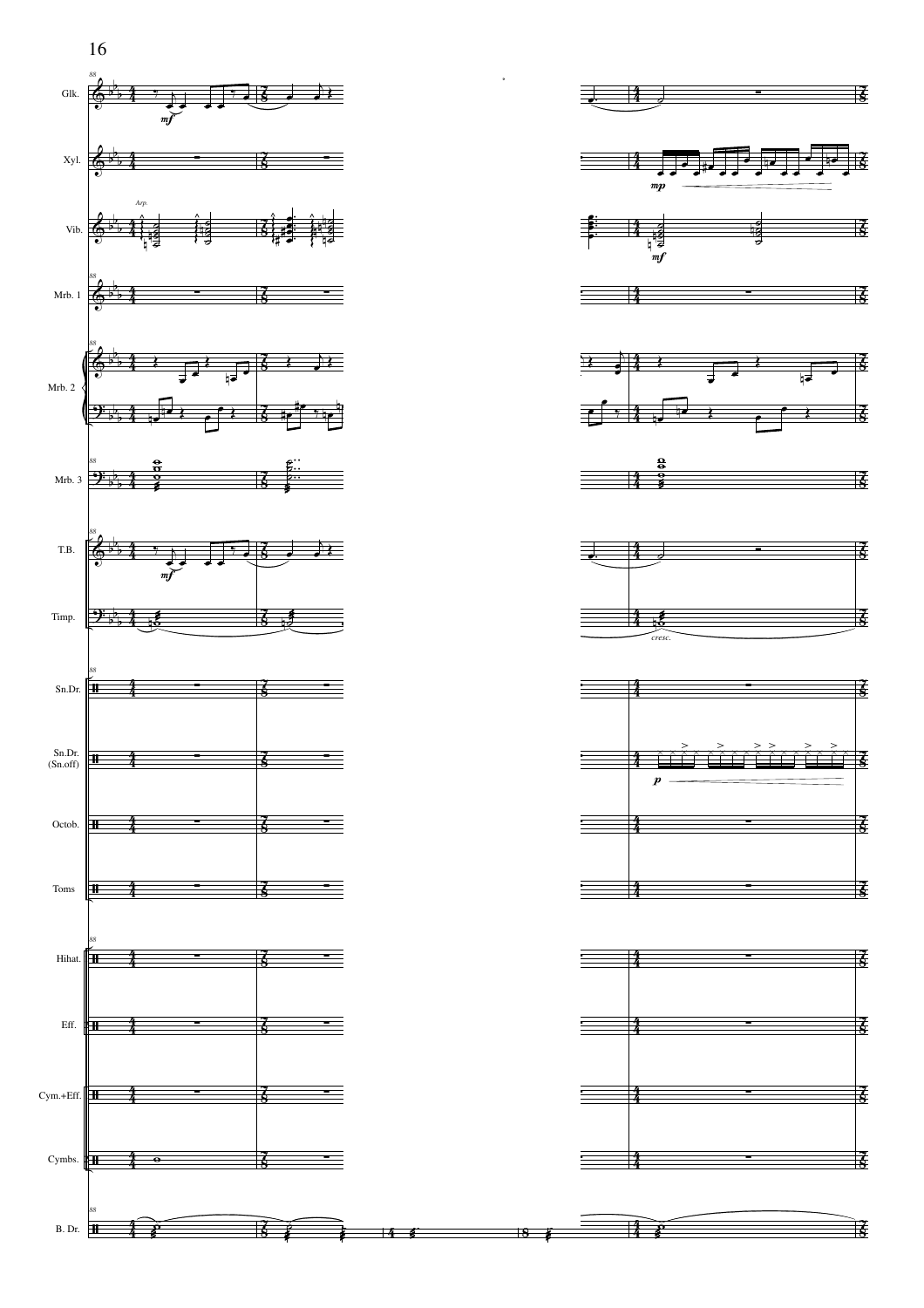



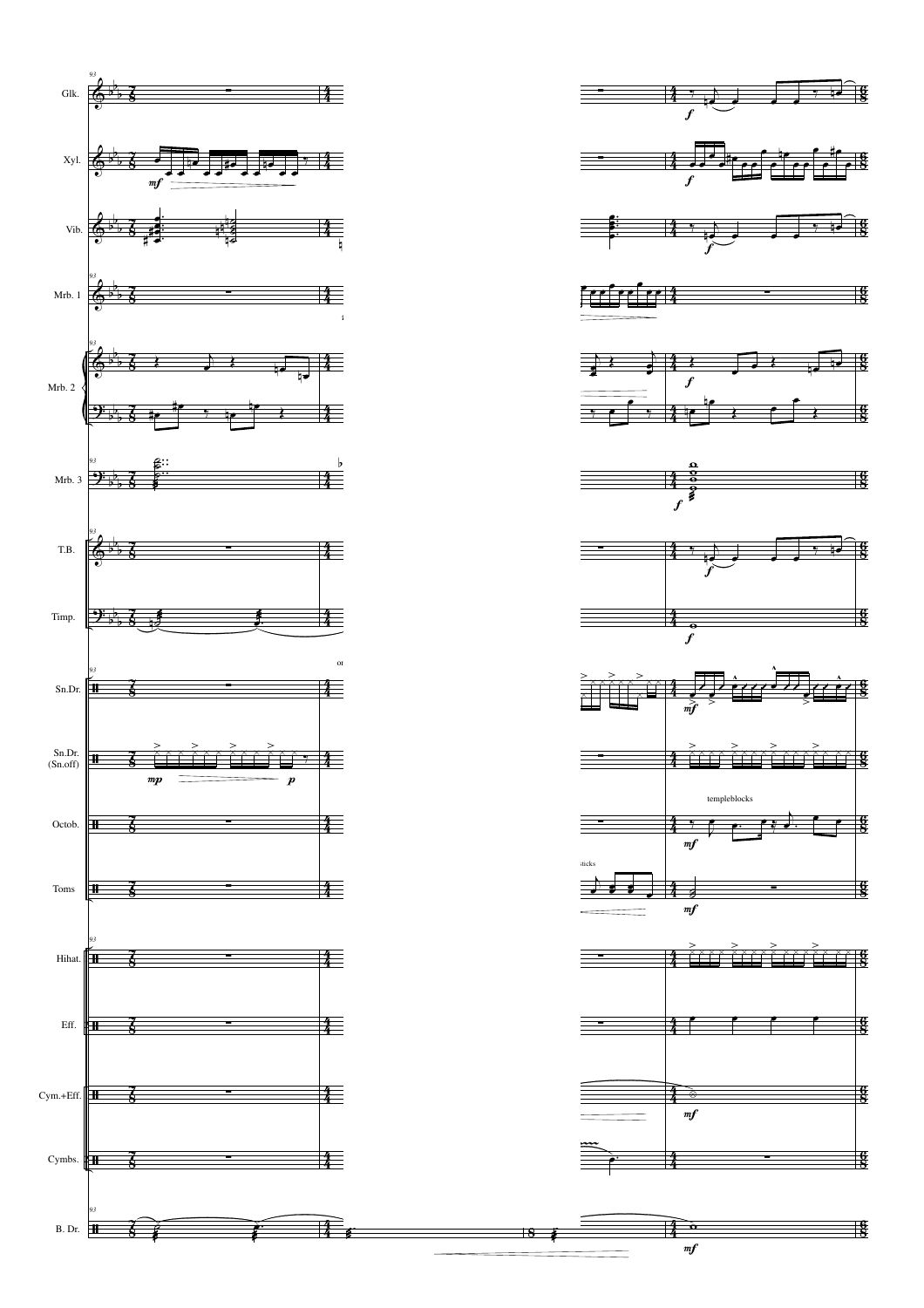



 $\frac{6}{8}$   $\frac{4}{4}$ 

8 6

 $\ddot{\cdot}$ 

4 4

 $\overline{v}$ 

J œ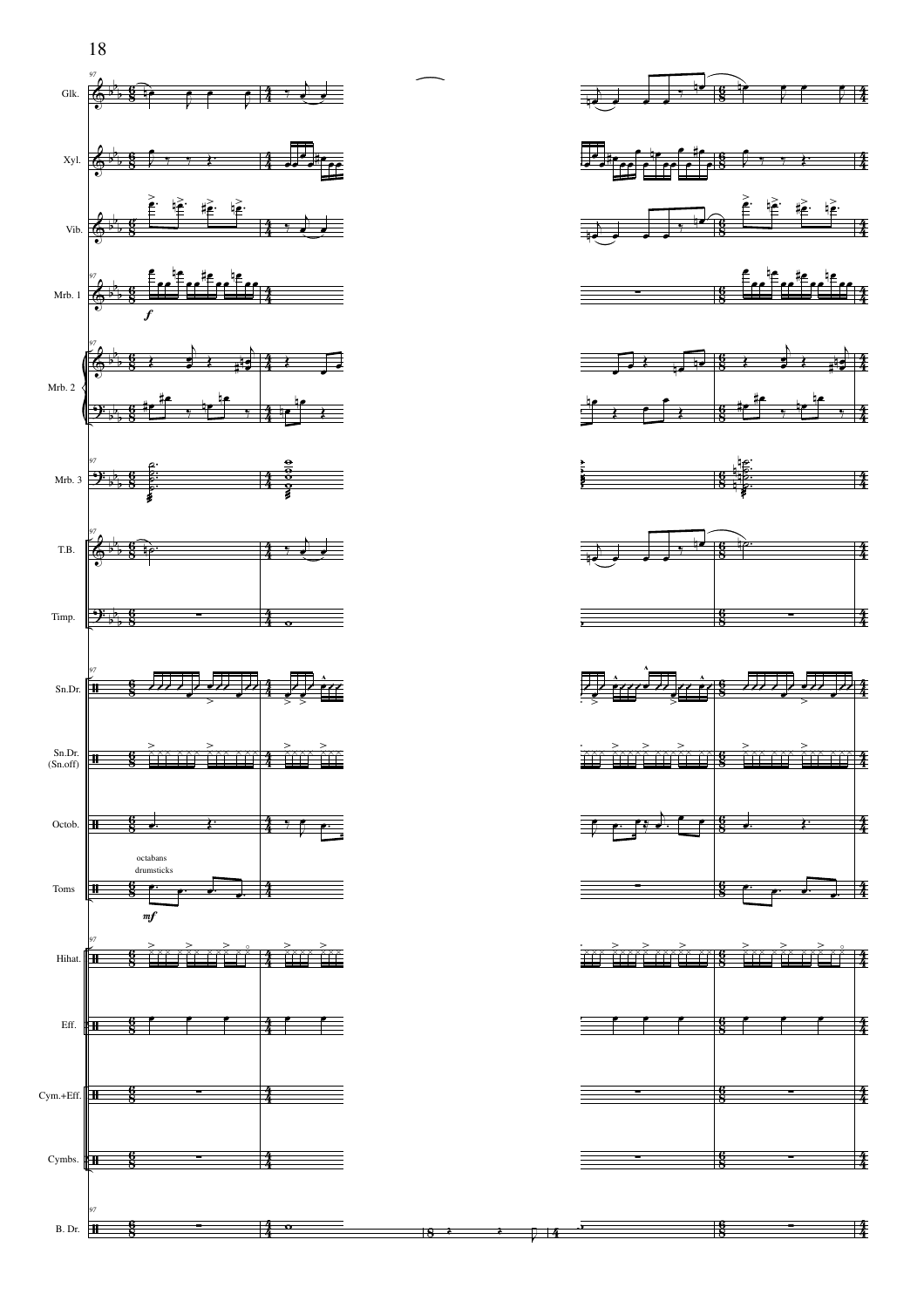

*start track 3: Stephen Hawking, end of human race*













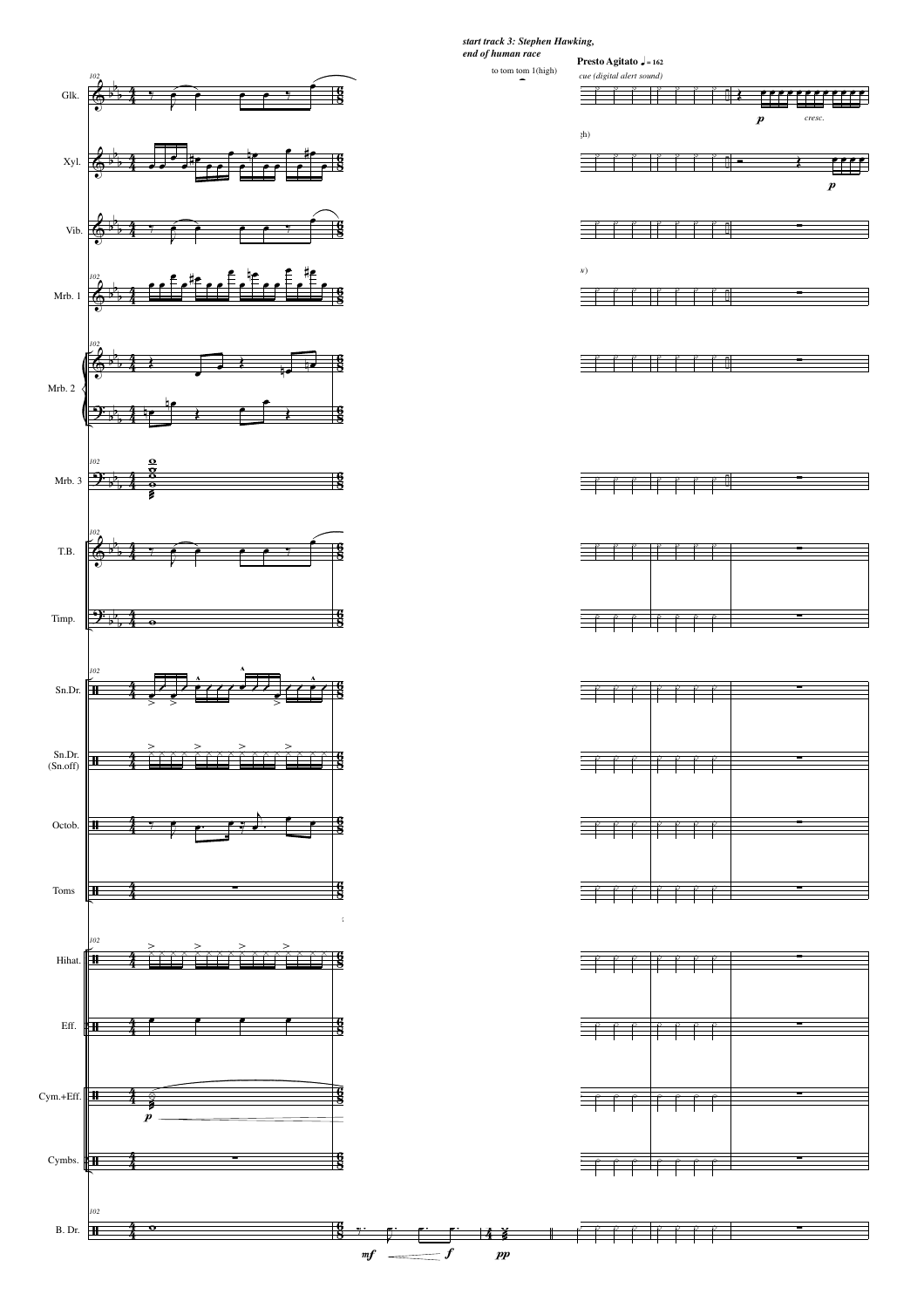





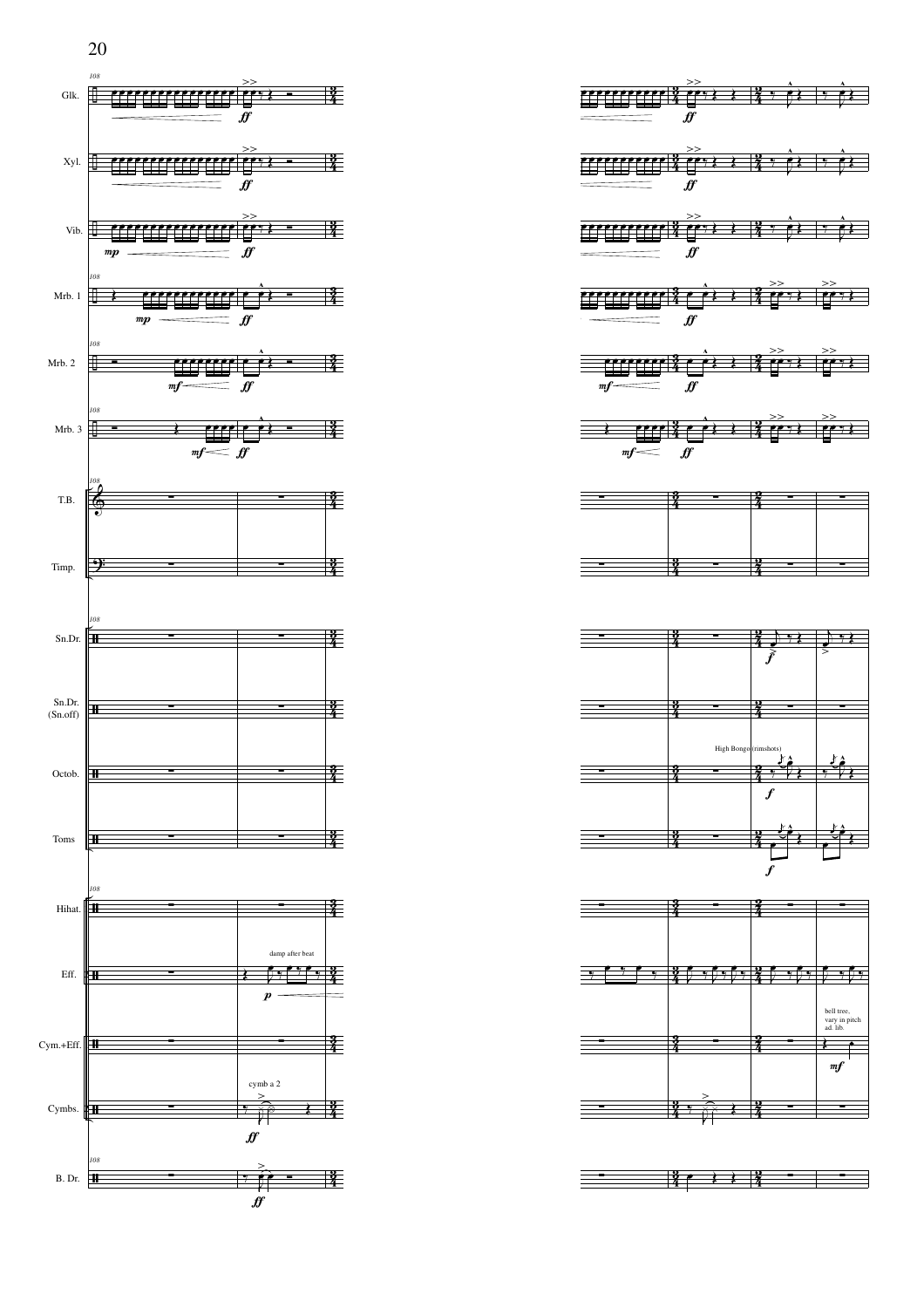





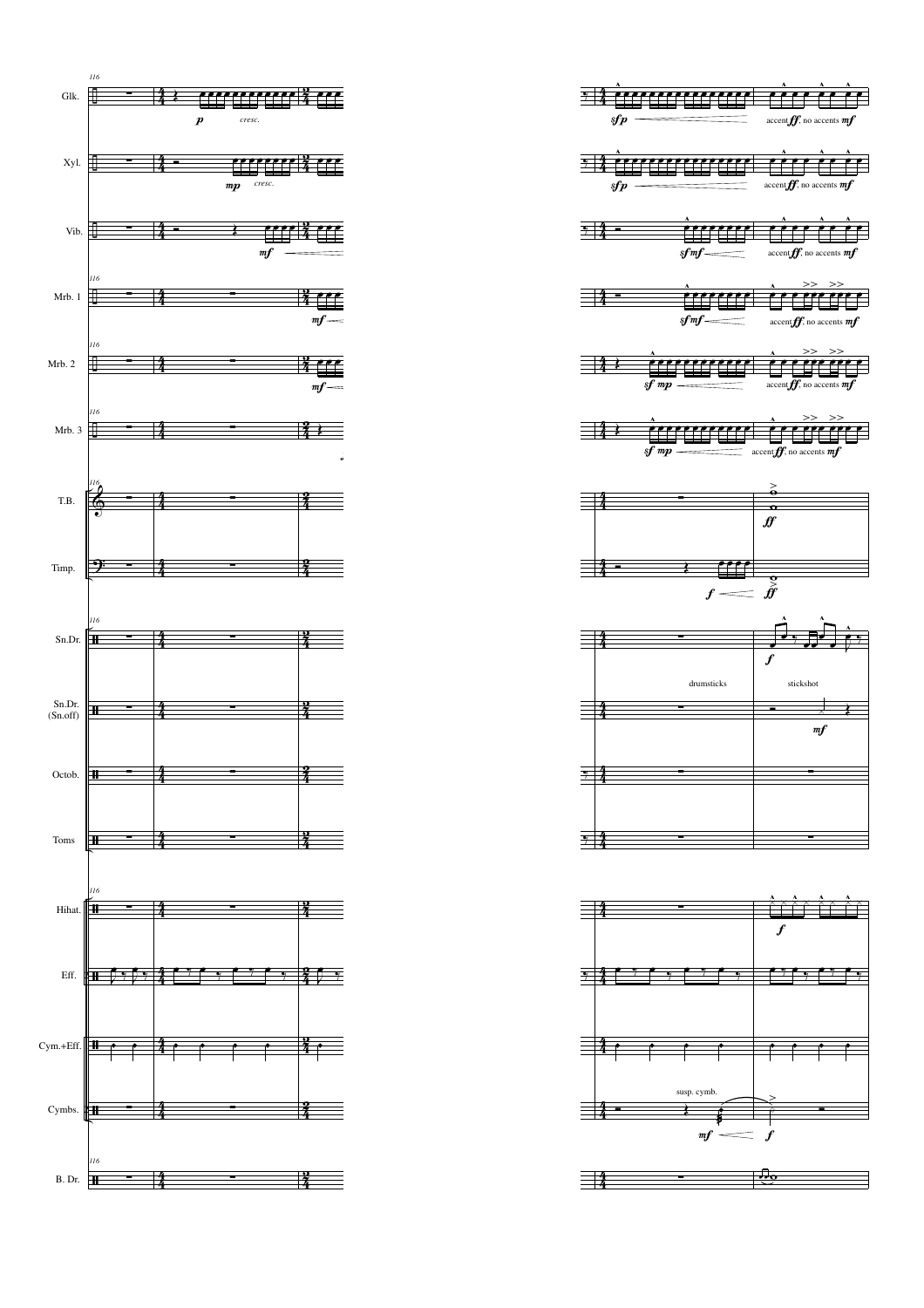

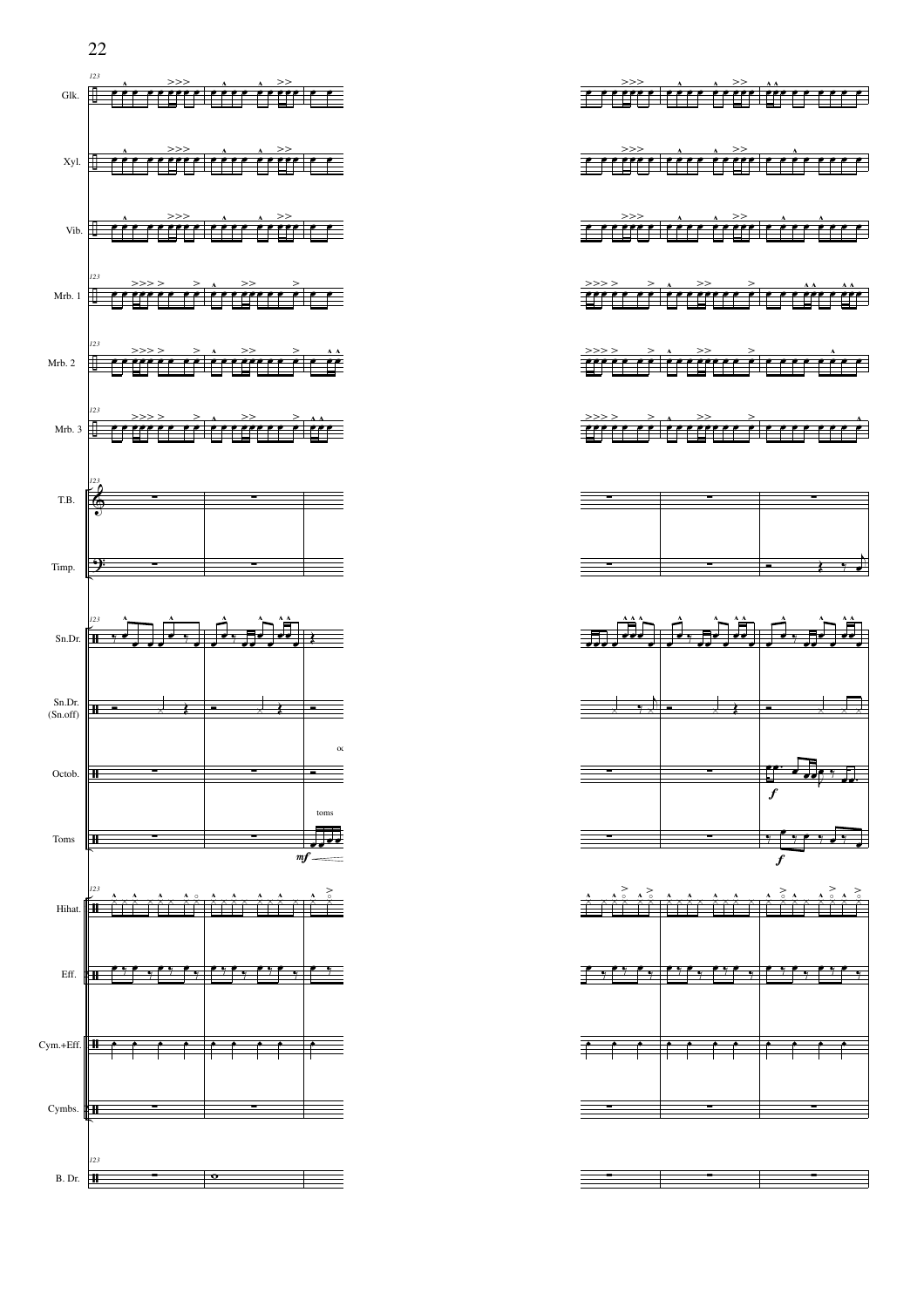



|   | cresc. |
|---|--------|
|   |        |
|   |        |
|   |        |
|   |        |
|   |        |
|   |        |
|   |        |
|   |        |
|   |        |
|   |        |
|   |        |
|   |        |
|   |        |
|   |        |
|   |        |
|   |        |
|   |        |
|   |        |
|   |        |
|   |        |
|   |        |
|   |        |
|   |        |
|   |        |
|   |        |
|   |        |
|   |        |
|   |        |
| - |        |
|   |        |
|   |        |
|   |        |
|   |        |
|   |        |
|   |        |
|   |        |
|   |        |
|   |        |
|   |        |
|   |        |
|   |        |
|   |        |
|   |        |
|   |        |
|   |        |
| ▬ | ▬      |
|   |        |
|   |        |
|   |        |
|   |        |

| - | $\boldsymbol{p}$ |
|---|------------------|
|   |                  |
|   | cresc.           |
|   |                  |
|   |                  |
| ▬ | ╾                |
|   |                  |

| ______ | ______ |
|--------|--------|
|        |        |
|        |        |
|        |        |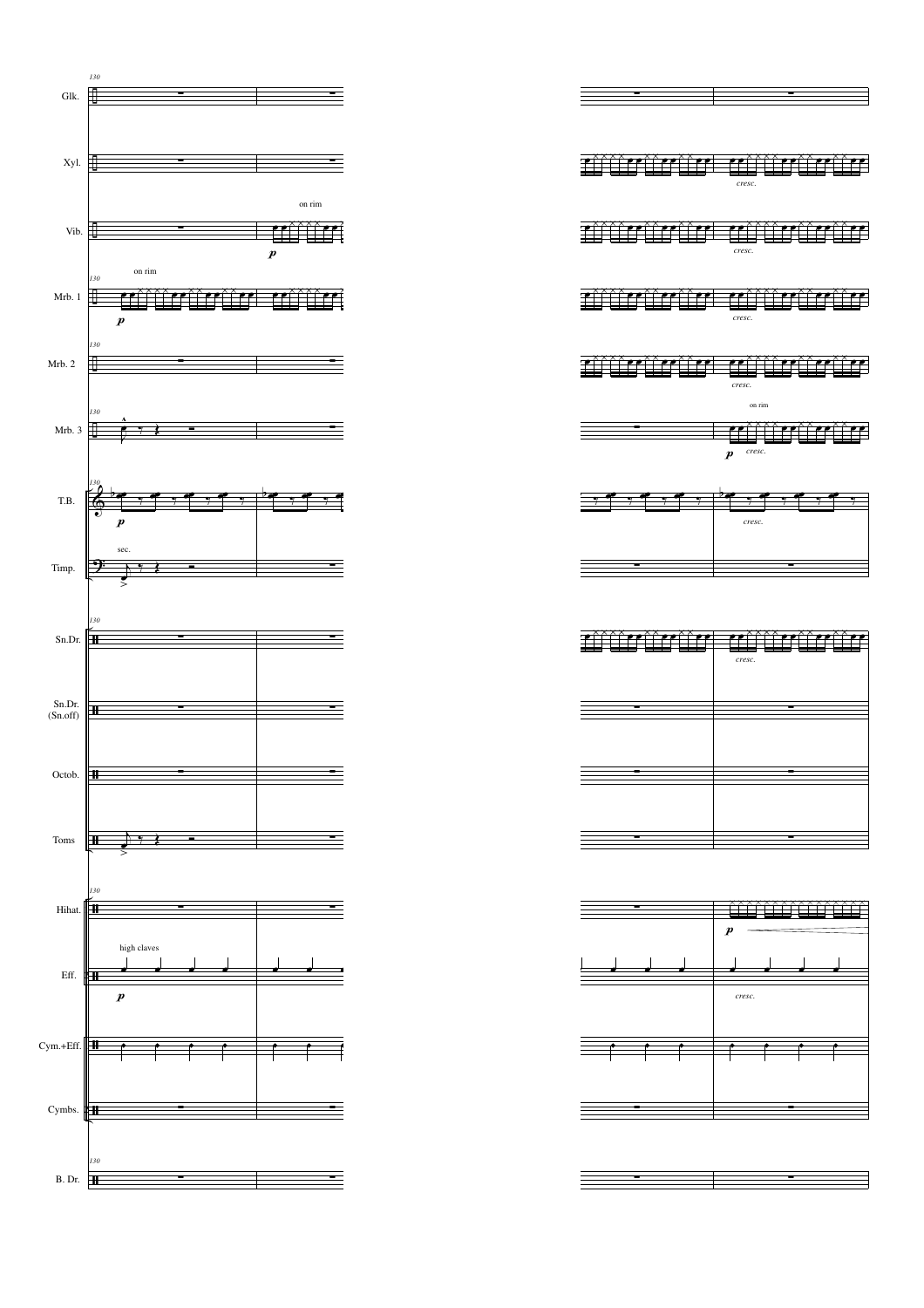



|  | ____            |
|--|-----------------|
|  |                 |
|  |                 |
|  | ______<br>_____ |

 $\blacksquare$ 

 $\sim$   $\sim$ 

<u> Tanzania (</u>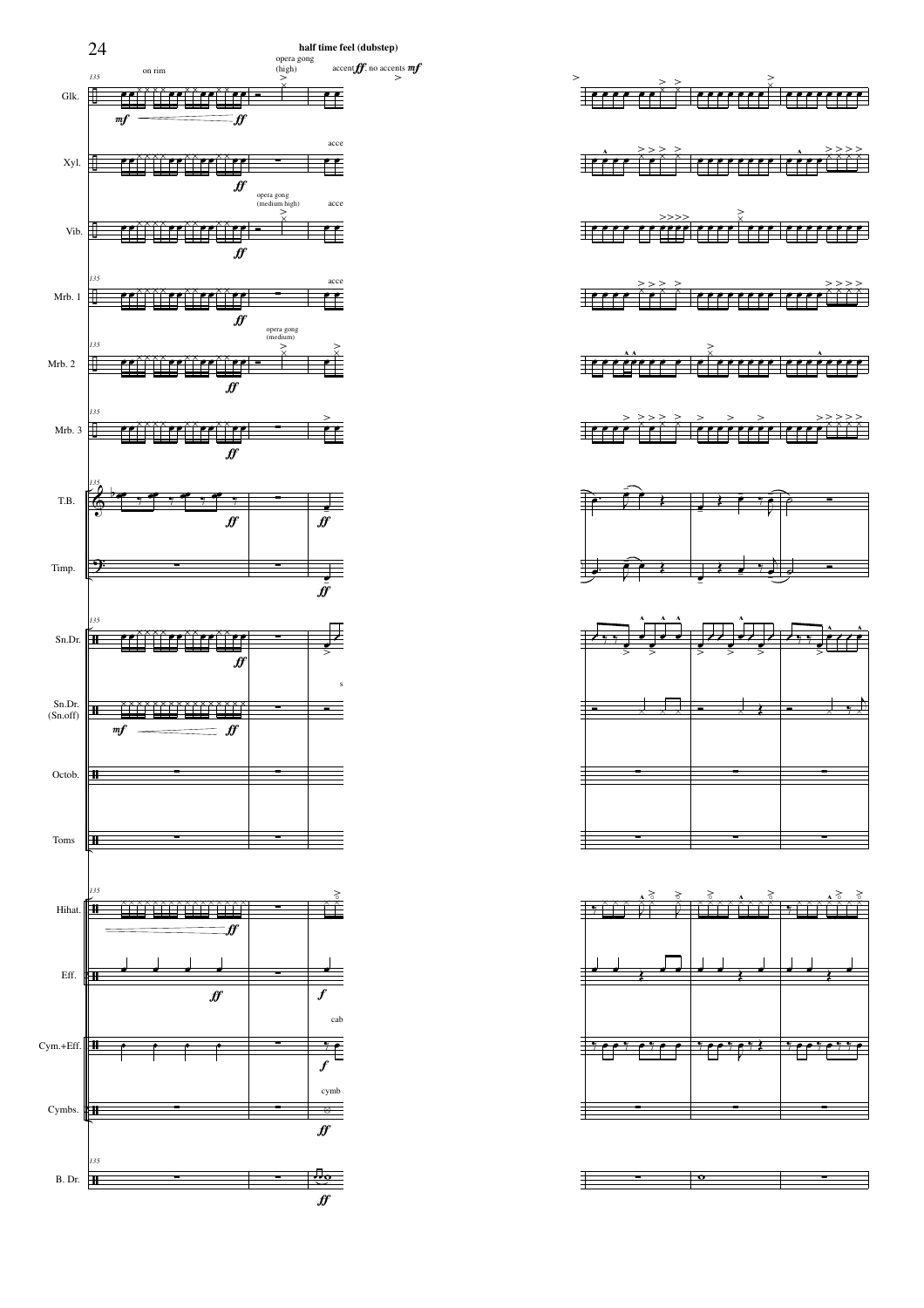



| ______ |  |
|--------|--|
|        |  |
|        |  |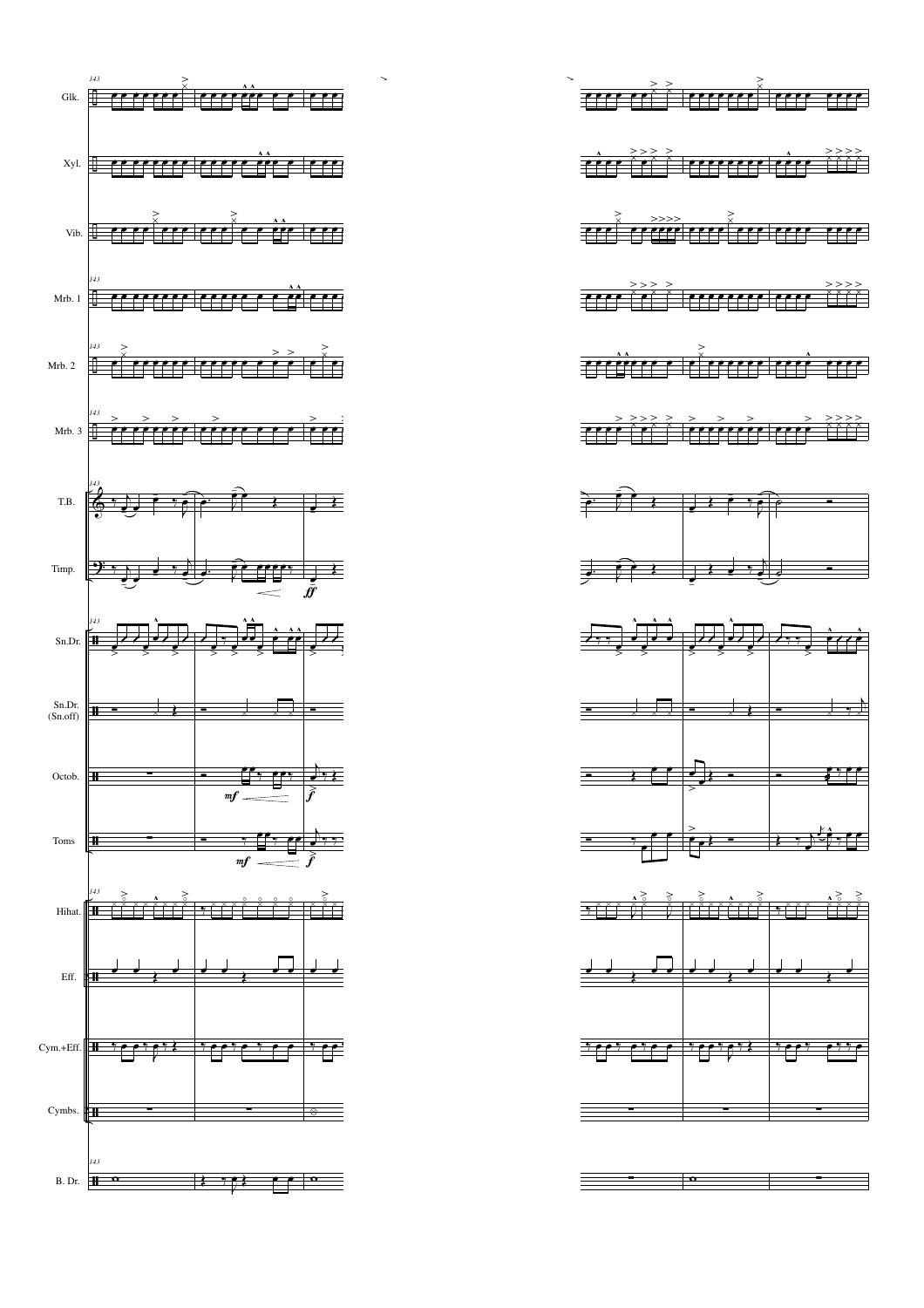





|        | <u> 1989 - Jan Steffenson, Amerikaansk politiker († 1908)</u> | the contract of the contract of the<br>____ |
|--------|---------------------------------------------------------------|---------------------------------------------|
| $\sim$ |                                                               |                                             |
|        |                                                               |                                             |
|        |                                                               |                                             |
|        |                                                               |                                             |
|        |                                                               |                                             |
|        |                                                               |                                             |
|        |                                                               |                                             |
|        |                                                               |                                             |
|        |                                                               |                                             |
|        |                                                               |                                             |
|        |                                                               |                                             |
|        | ———                                                           | ——                                          |
| ____   |                                                               |                                             |
|        |                                                               |                                             |
|        |                                                               |                                             |
|        |                                                               |                                             |
|        |                                                               |                                             |
|        |                                                               |                                             |
|        |                                                               |                                             |
|        |                                                               |                                             |
|        |                                                               |                                             |
|        |                                                               |                                             |
|        | -                                                             | -                                           |
|        |                                                               |                                             |
|        |                                                               |                                             |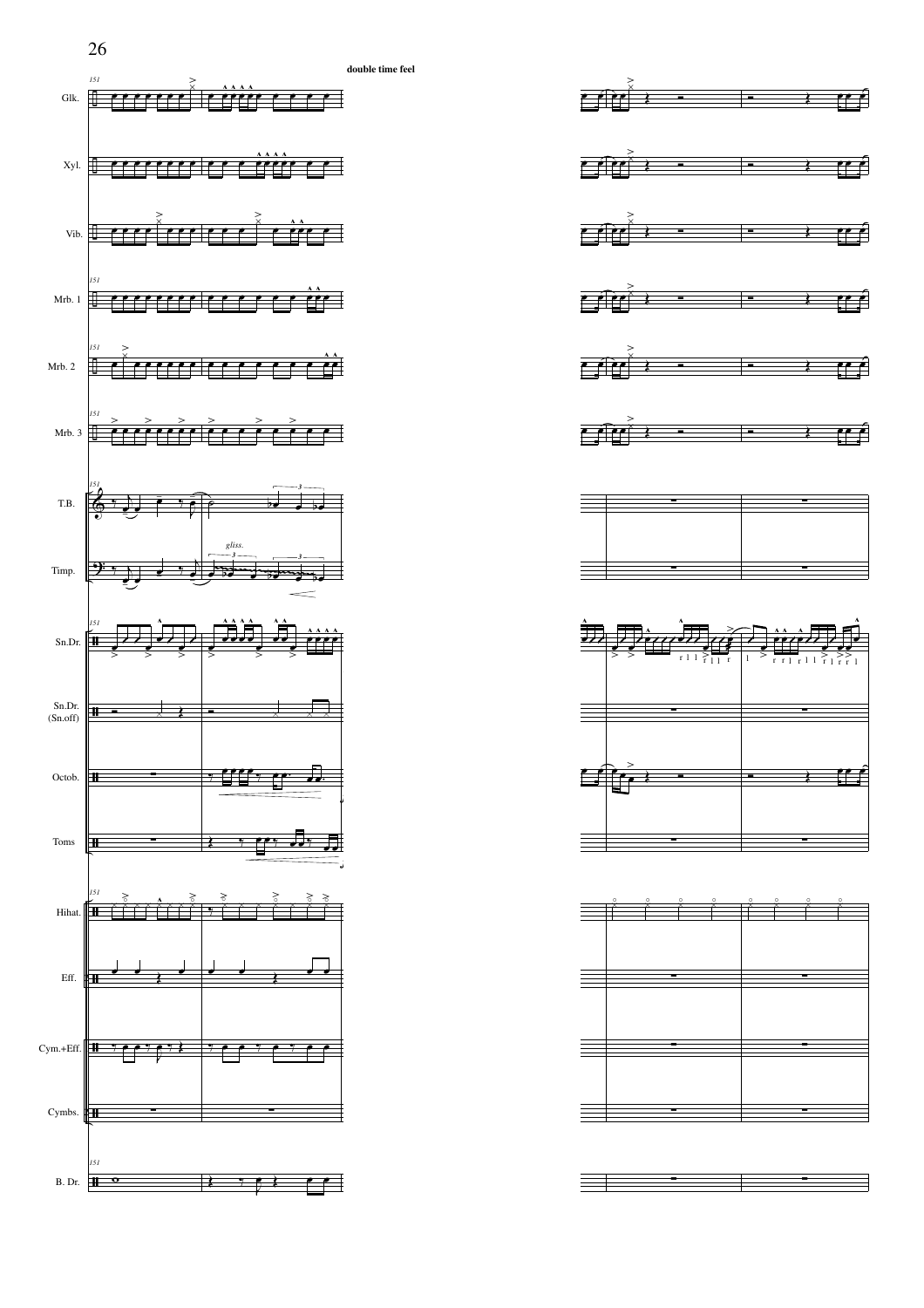





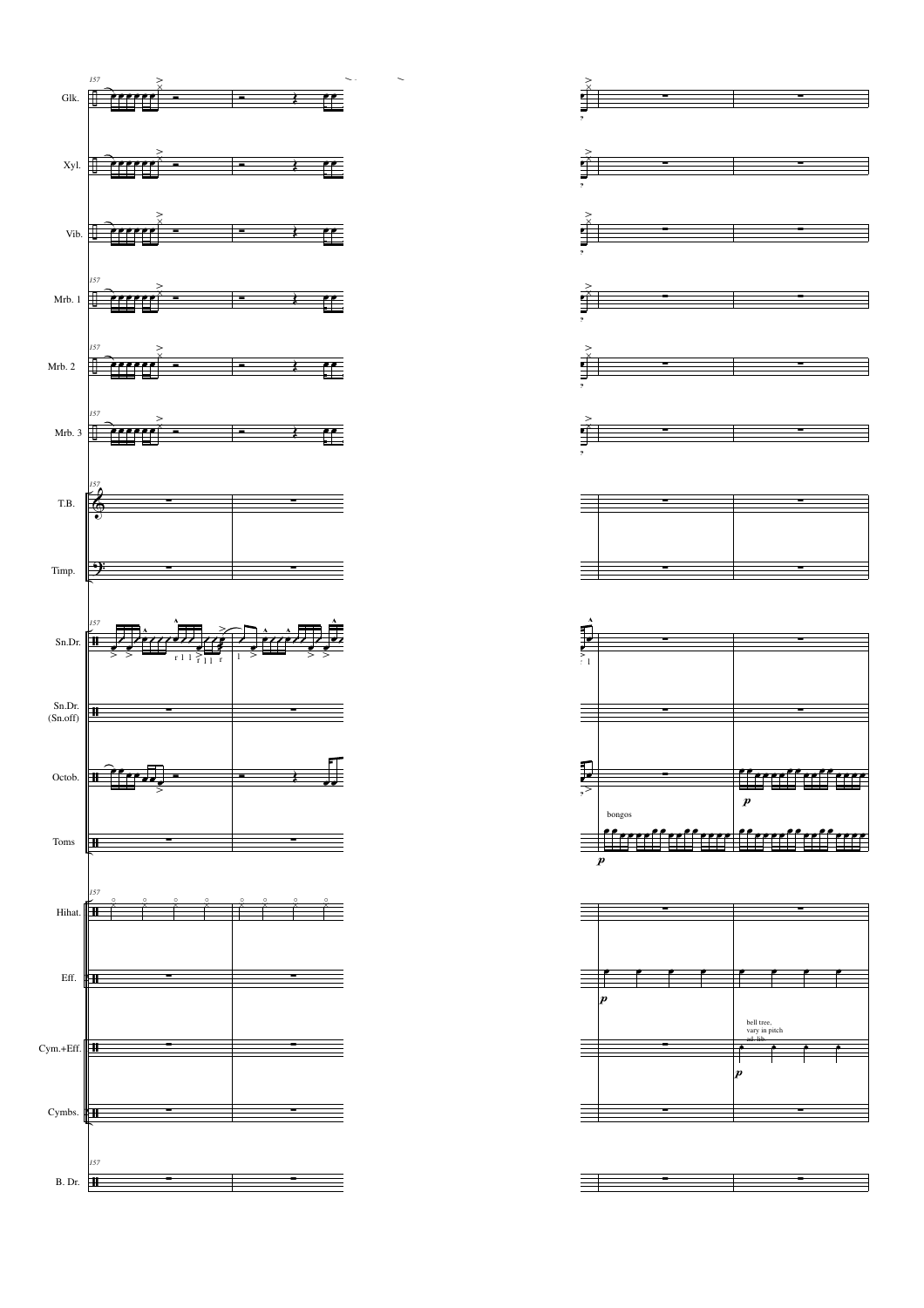





 $\overline{a}$ 

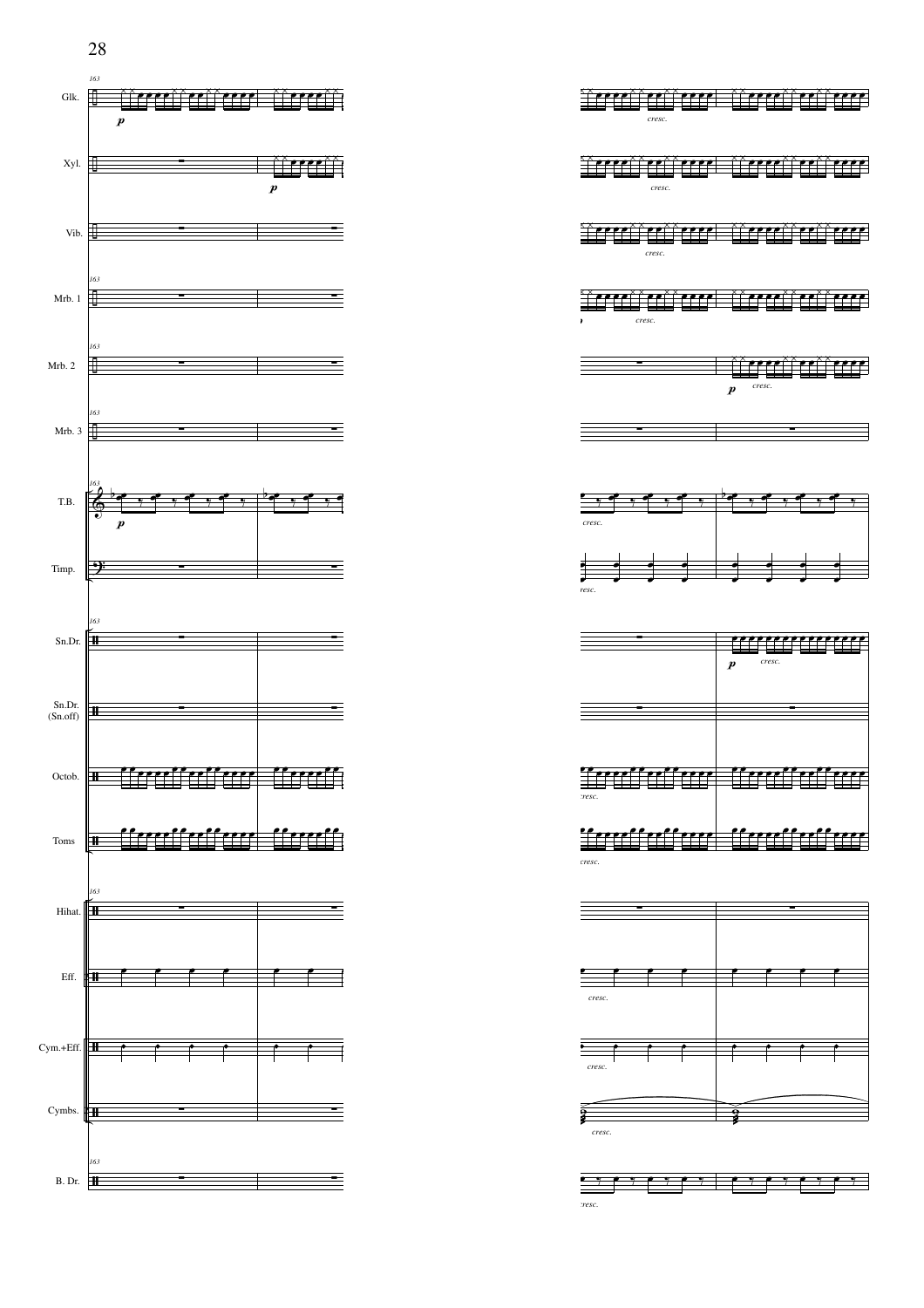



 $f\!f\!f$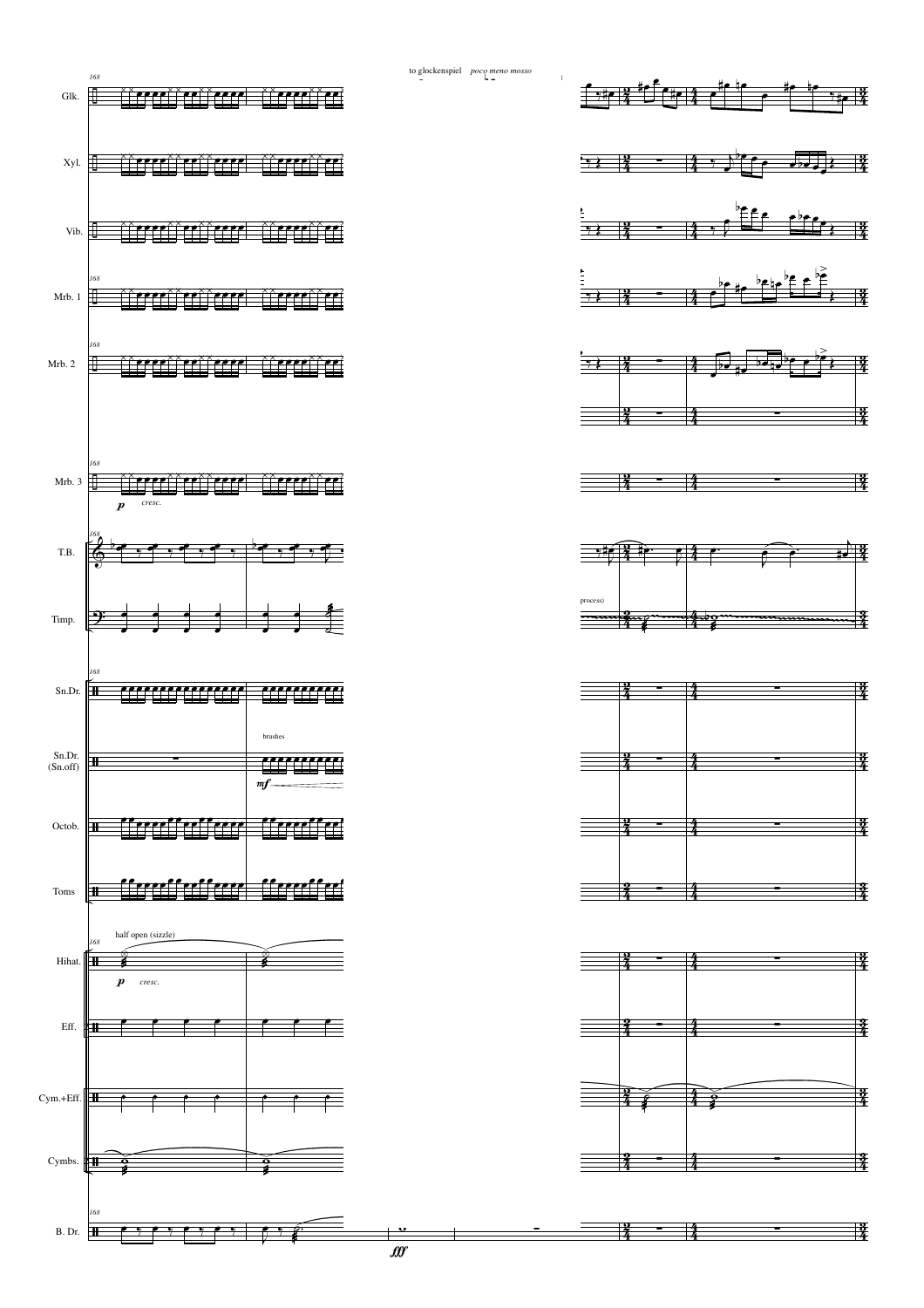





˙ æ  $\hat{\mathbf{C}}$ 

æ  $\boldsymbol{pp}$ 

 $\overline{\mathcal{X}}$ 

4 3

∑

∑

8 3 4 2 ∑

∑

∑

 $\overline{\phantom{0}}$ 

∑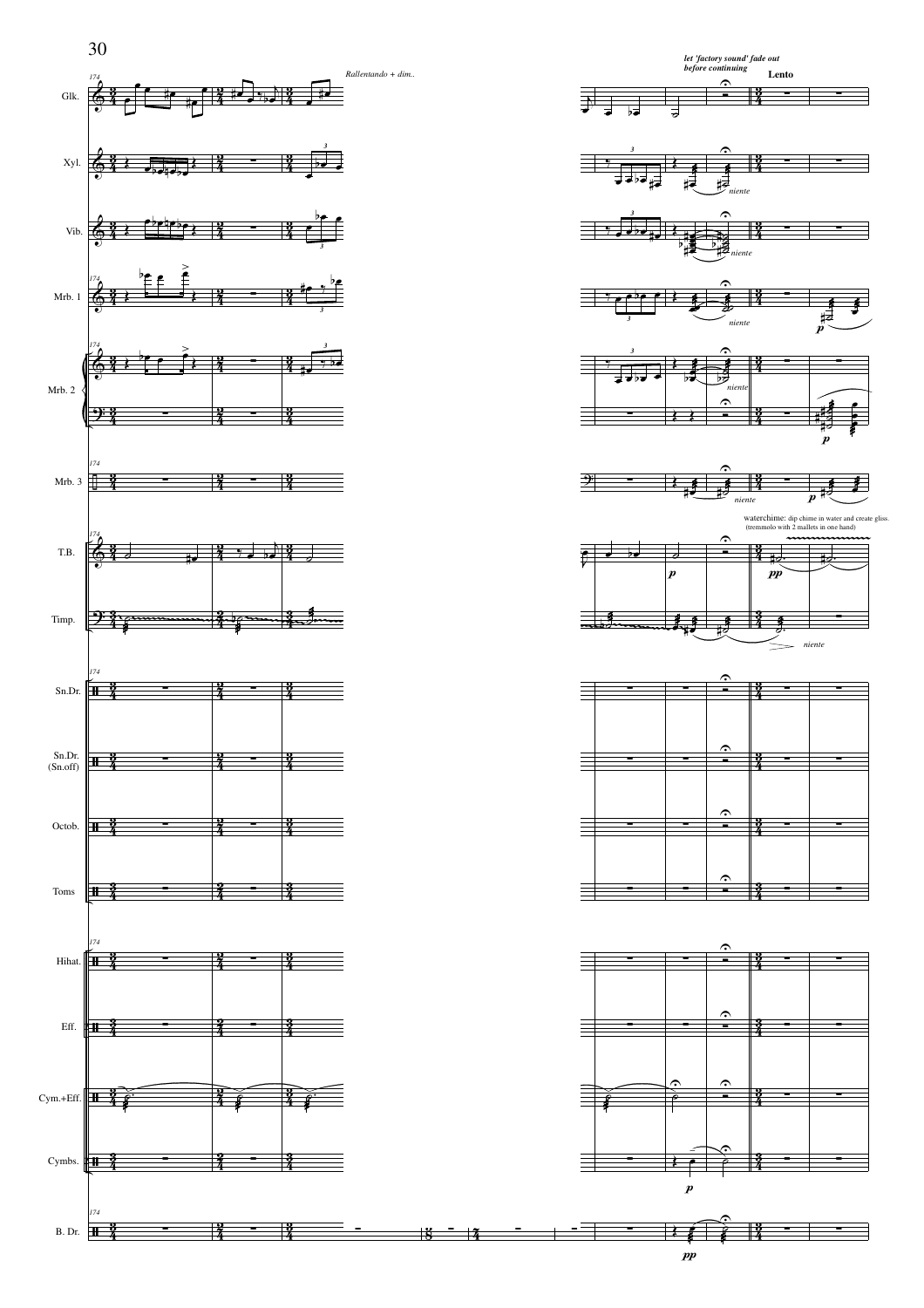

4 4

∑

4 3

∑

4 4











4 3 8 3 ∑ ∑ ∑ ∑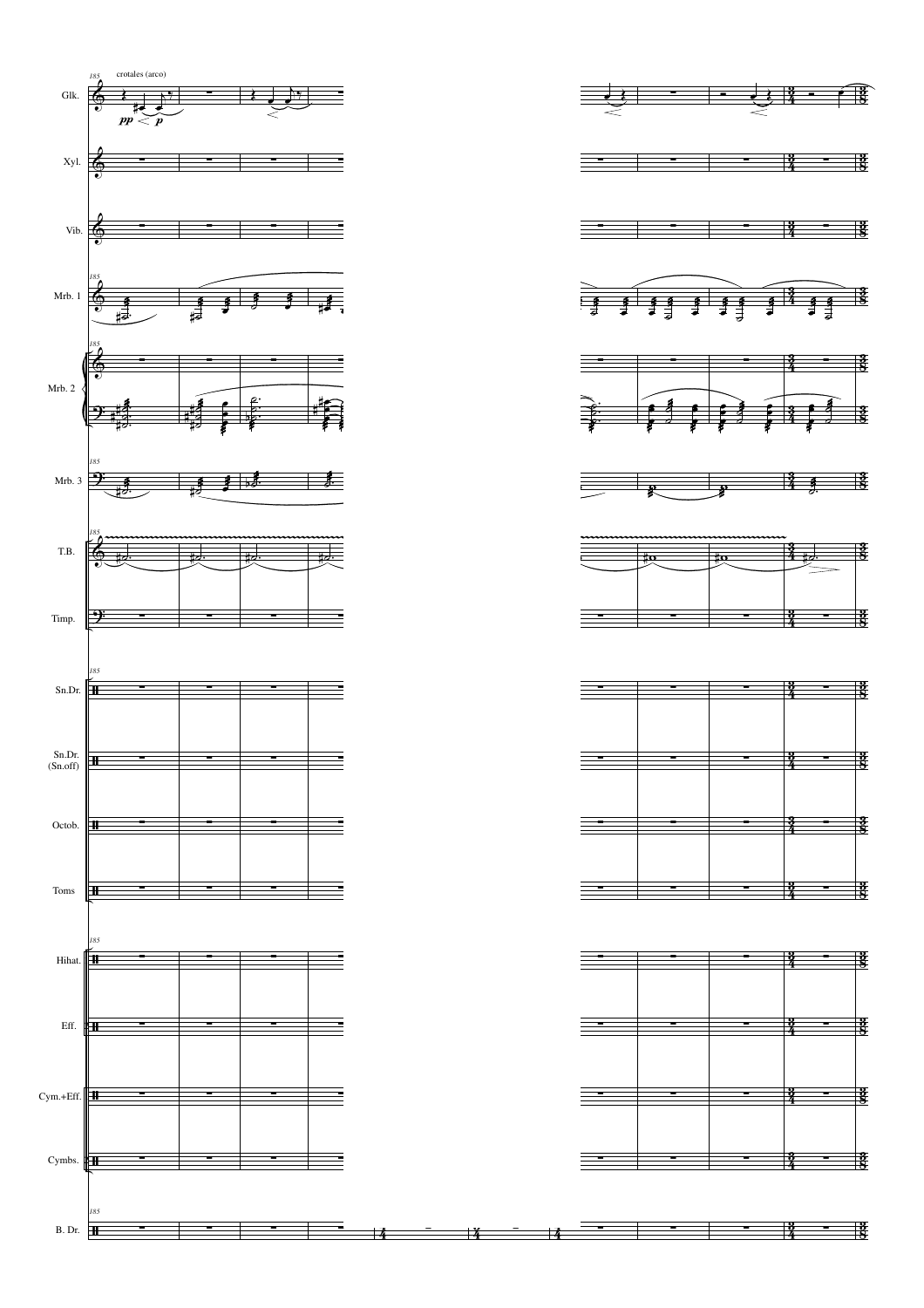



 $\frac{1}{4} - \frac{4}{4}$ ∑ ∑ ∑  $\equiv$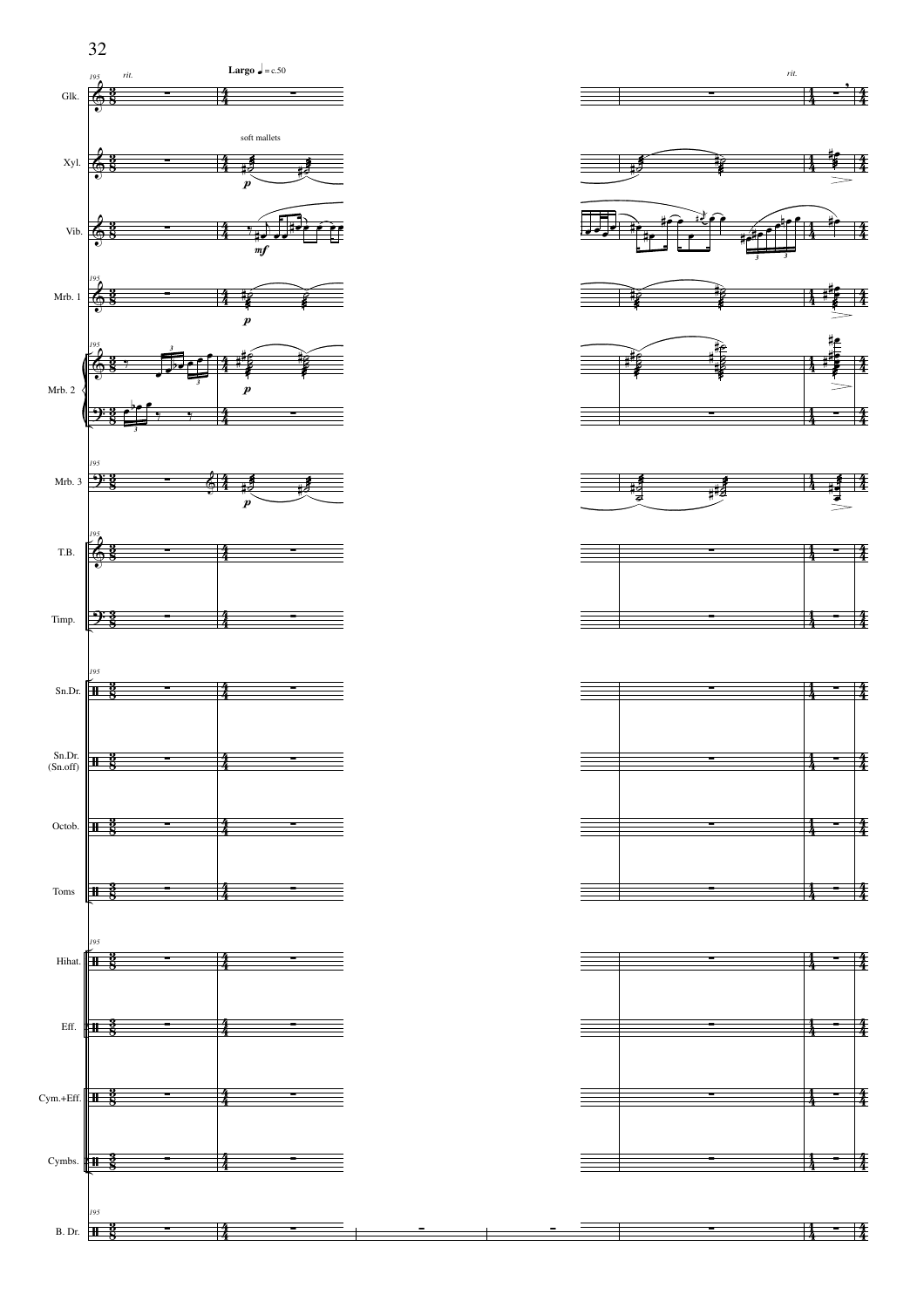

**Largo**  $\sqrt{ }$  = c.54 *Start Track 4 'Man vs. Machine'*

*Rallentando + dim..*



















∑

Ξ

 $\equiv$ 

11<br>16 −

∑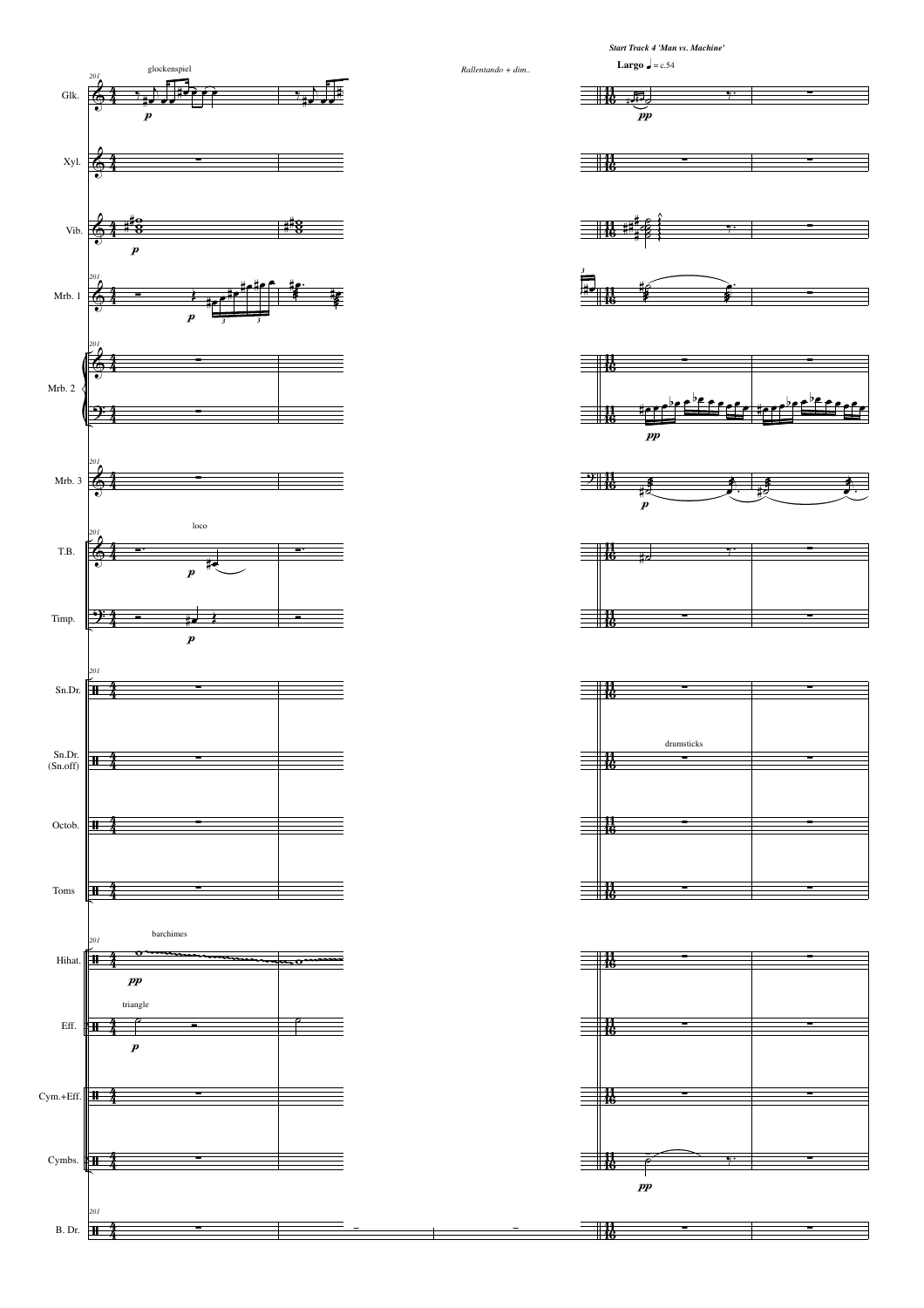

∑

∃

∑

∑



æ J @  $\mathbf{p}$ 

 $\equiv$ 

∑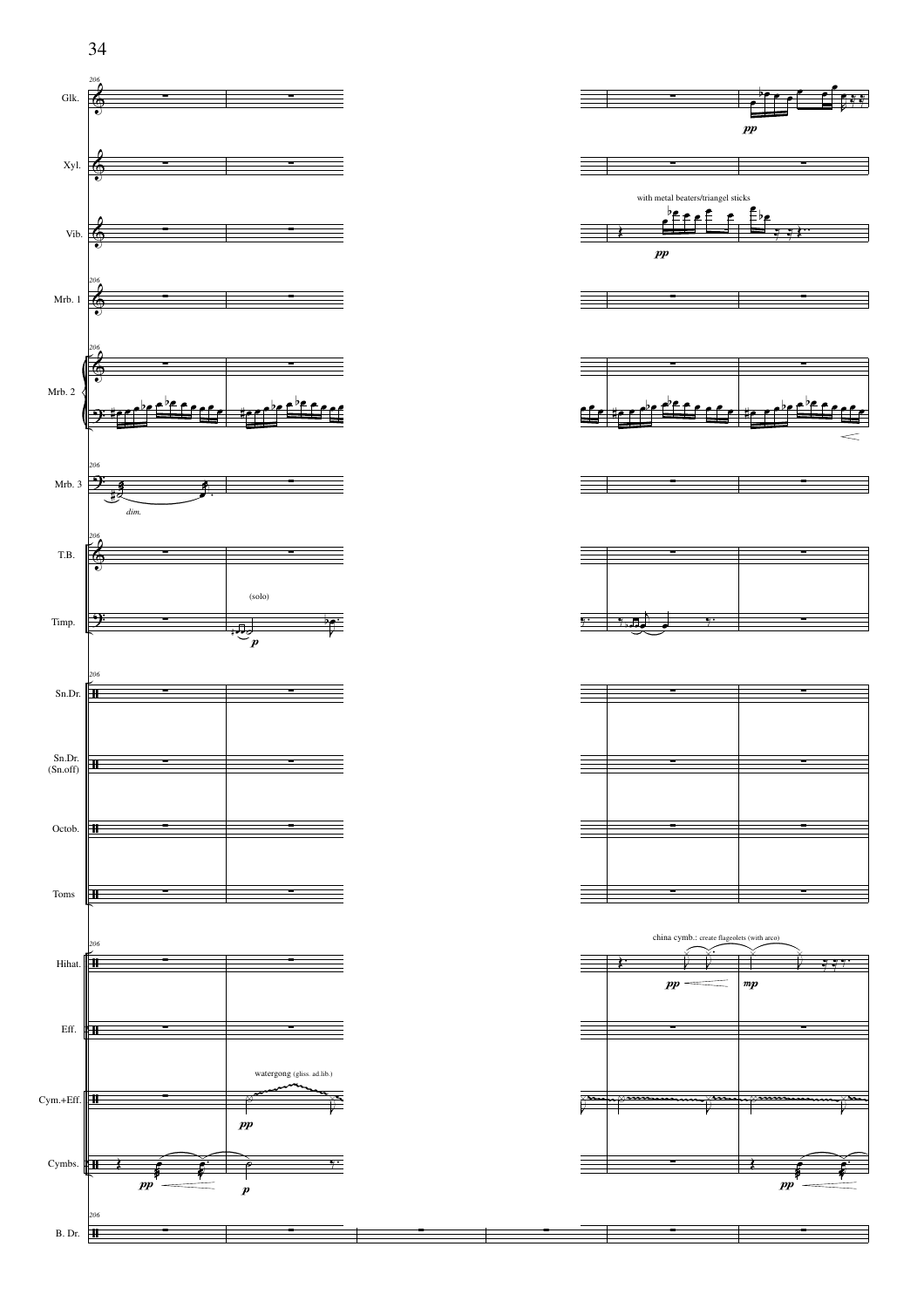

p





4 3 16 11 ˙ ‰. ˙ Œ ˙ ‰. ˙ ‰.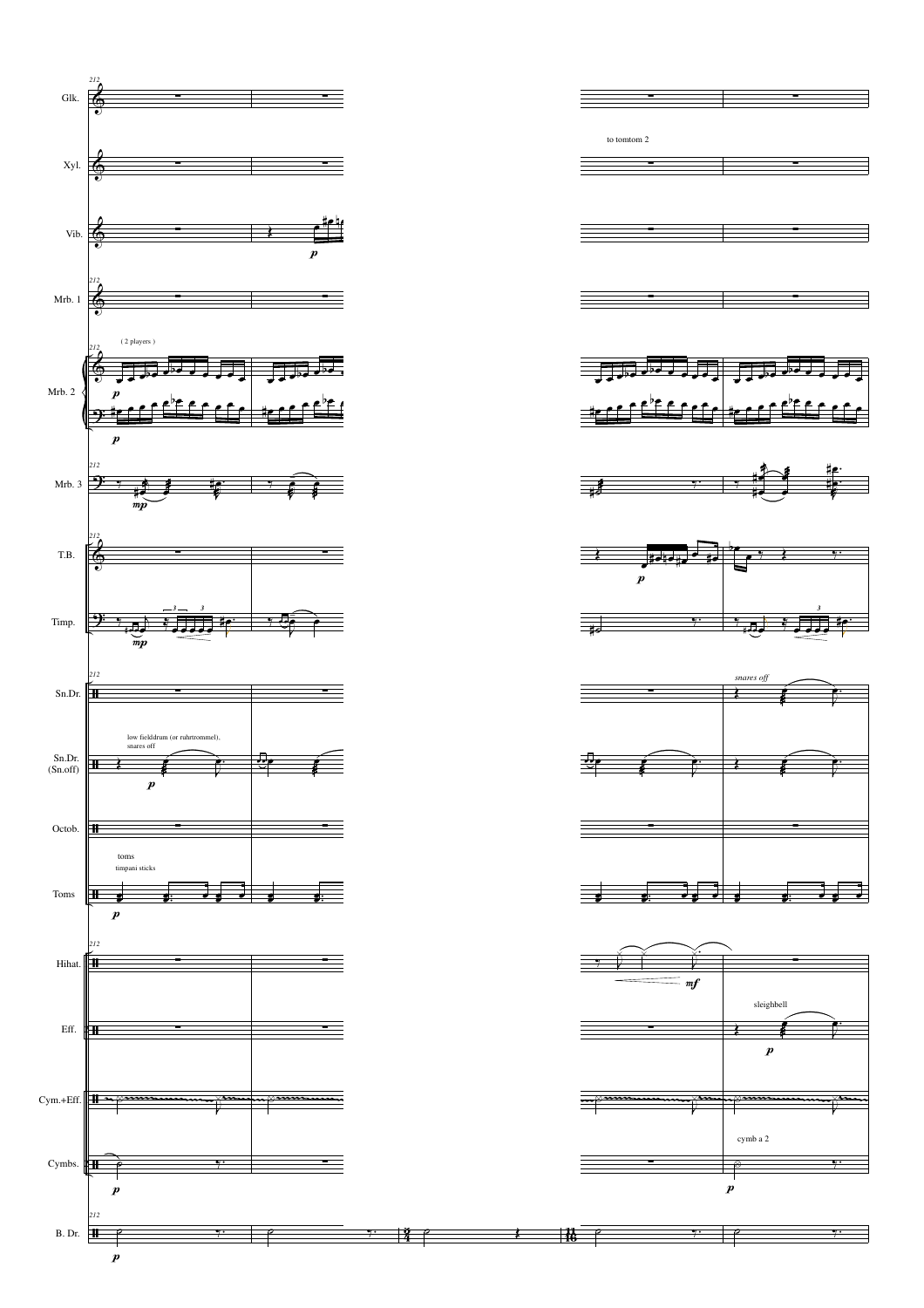



4 3 16 11 4 3 ˙ ‰. ˙ Œ ˙ ‰. ˙ œ 16 11 æ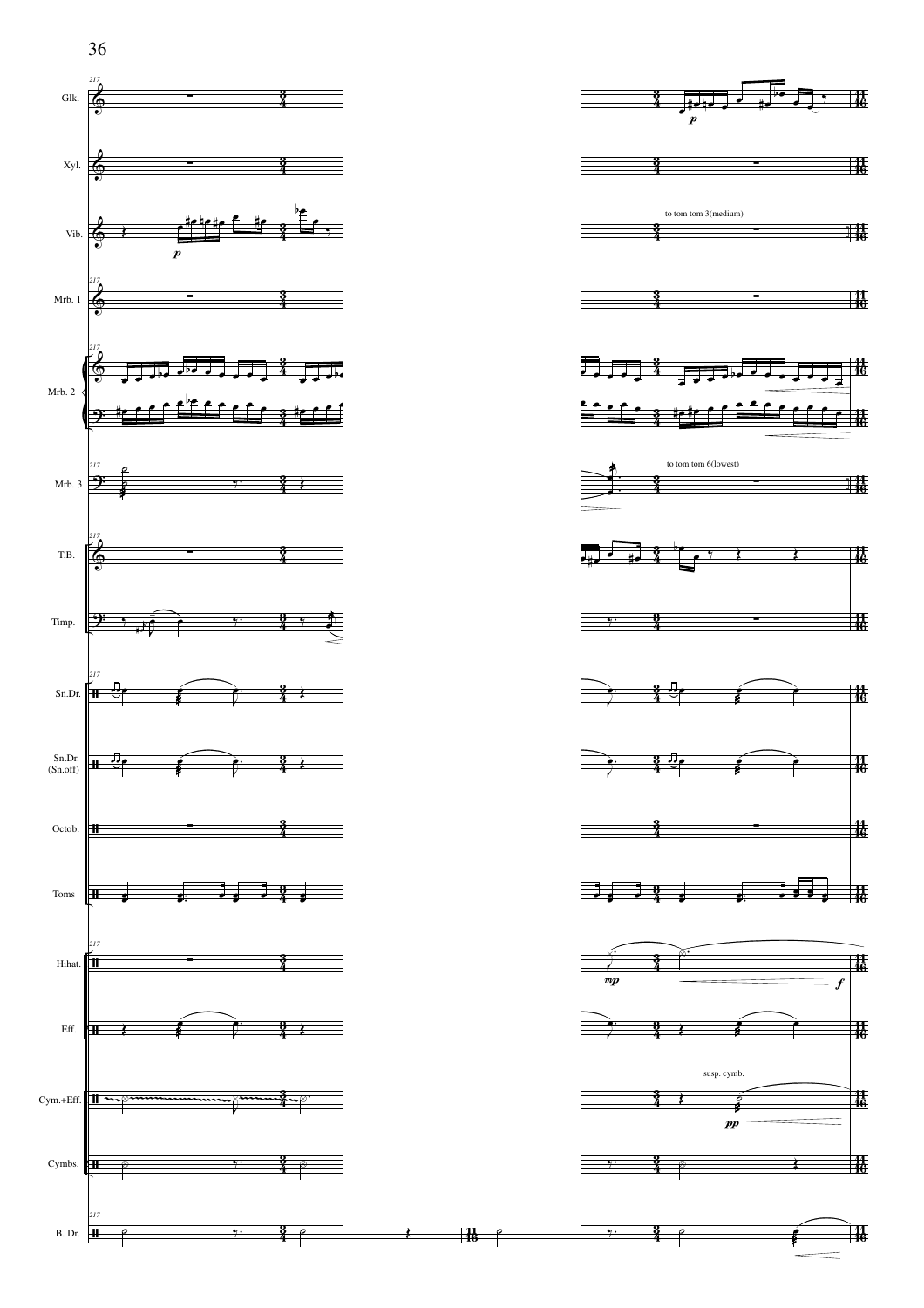





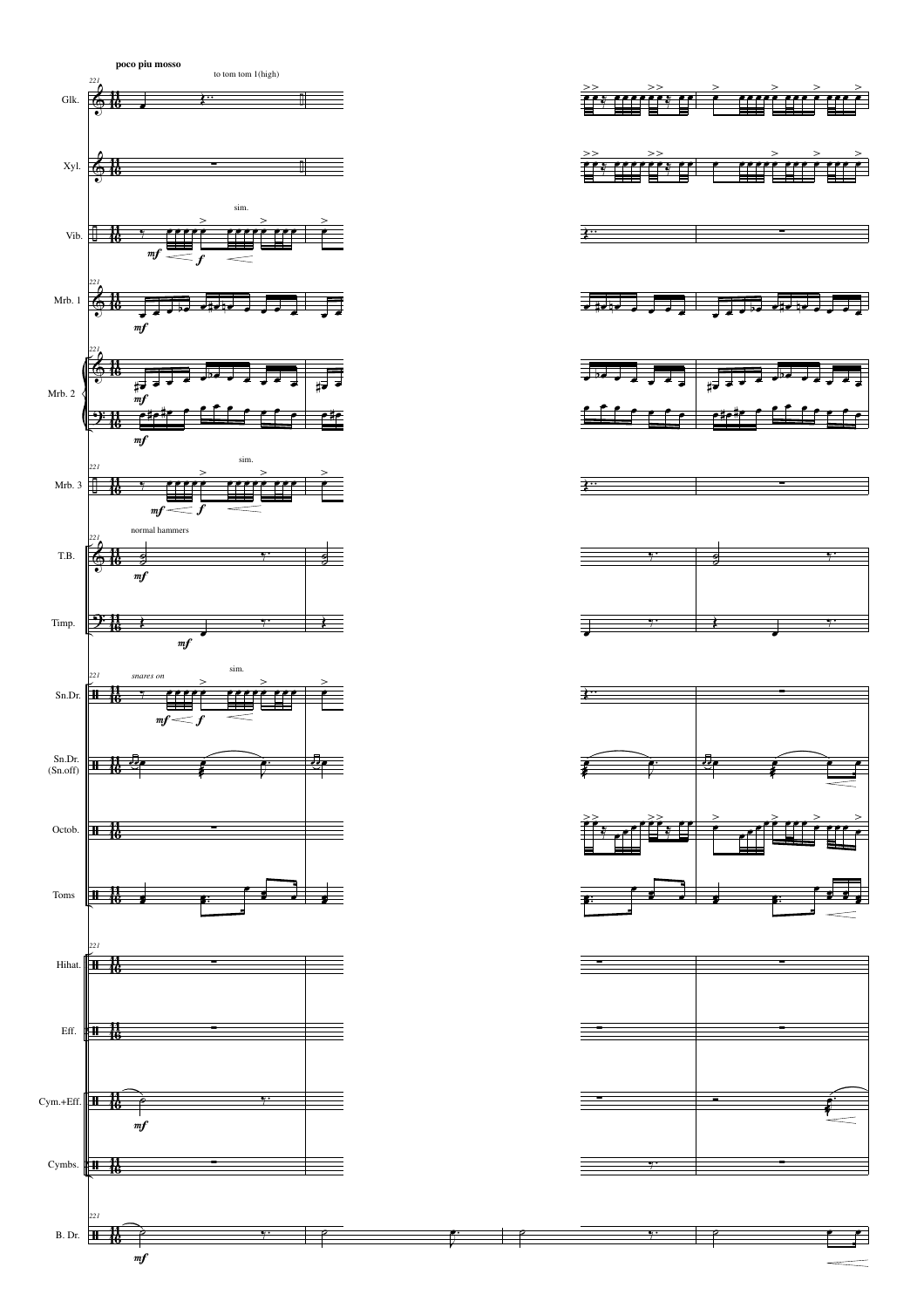







┓

∑

J œ >

 $-\frac{2}{7}$   $\frac{3}{7}$   $\frac{3}{5}$   $\cdots$ 

4 2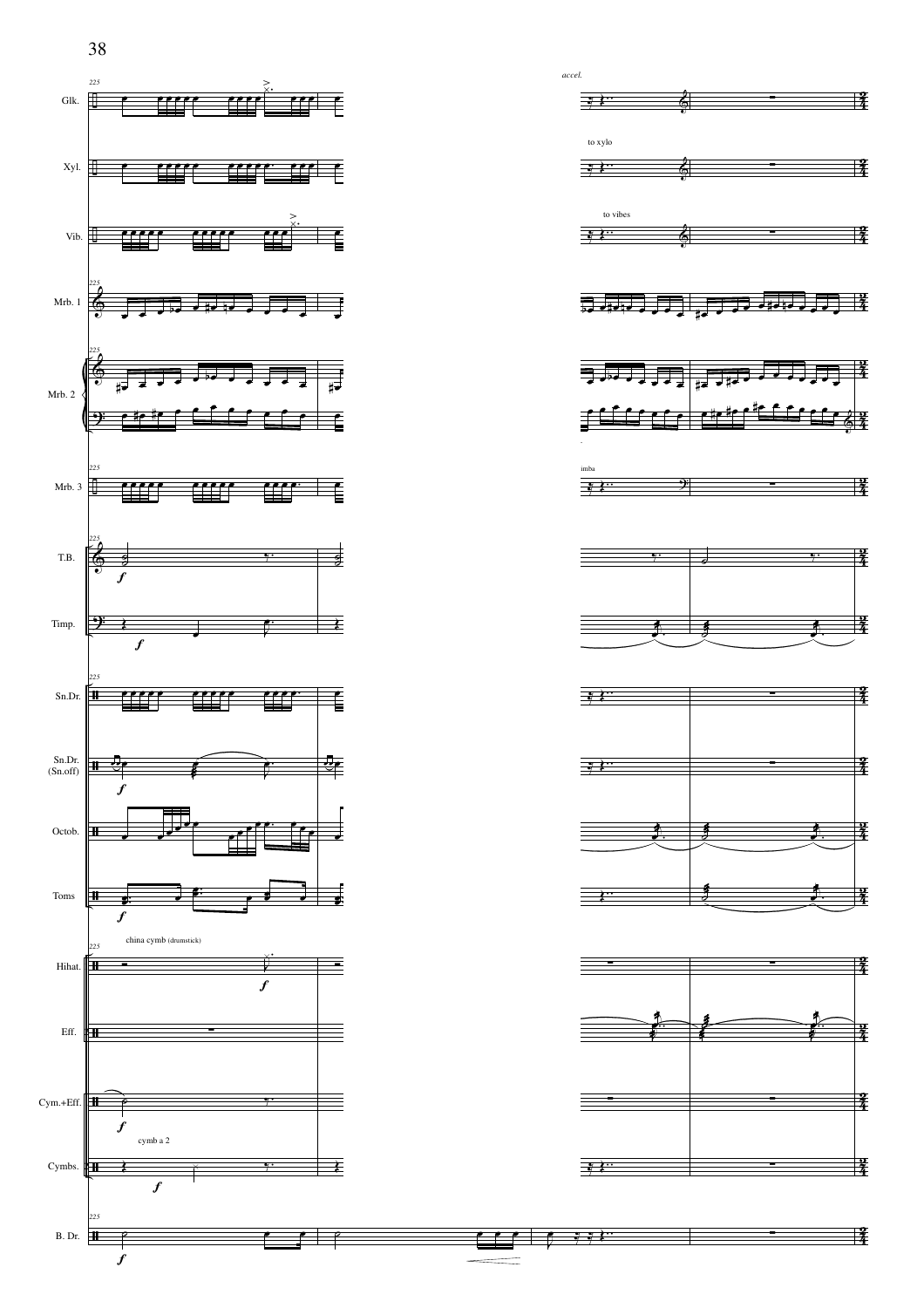



4 4 w æ

 $\hat{f}$  $\boldsymbol{p}$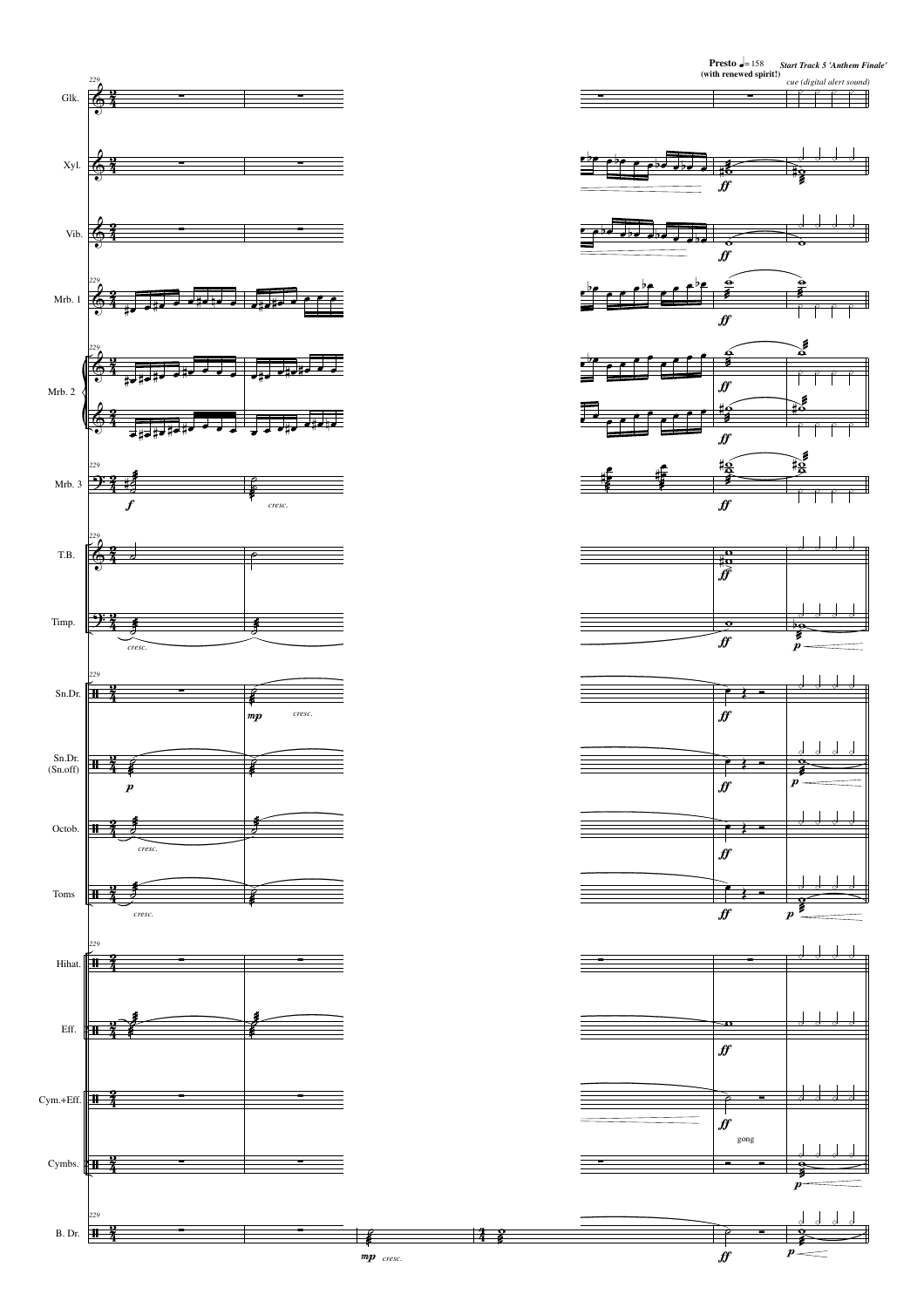



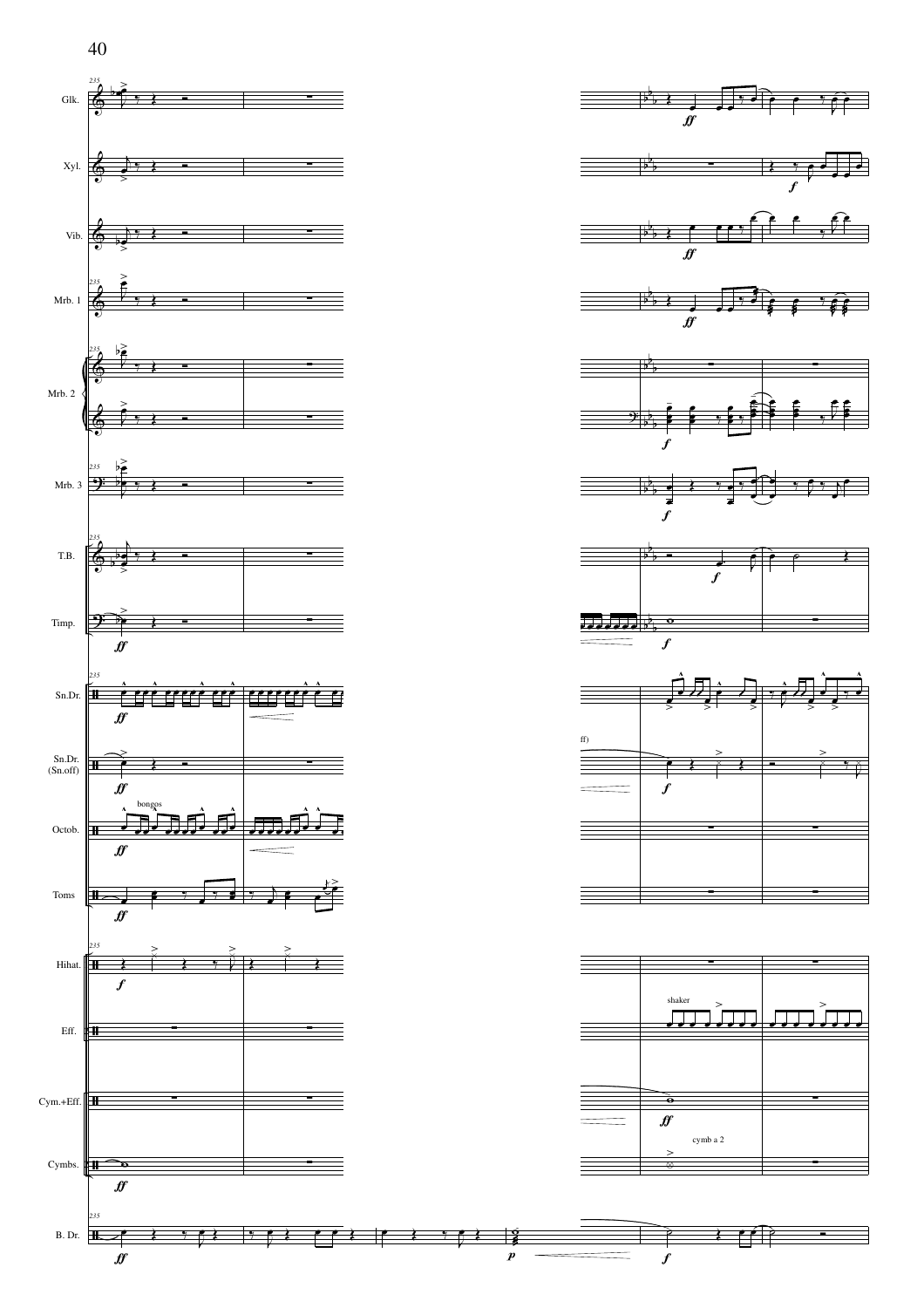





 $\circ$   $\bullet$   $\circ$   $\circ$   $\circ$ 

æ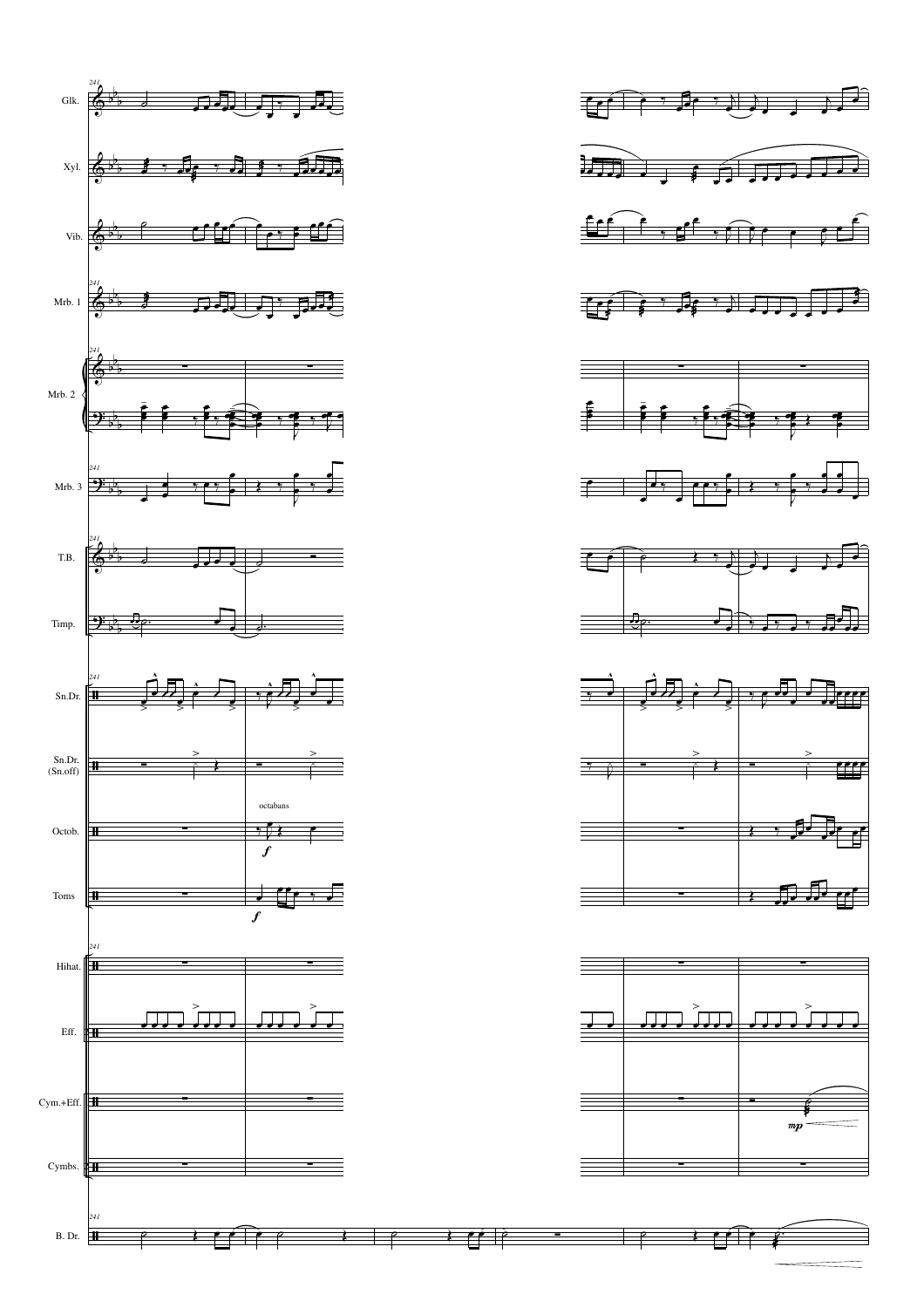

œ @ œ æ

œ æ

> œ œ œ

‰ J œ  $^{"}$ œ

∑

 $\geq$  $^{\prime\prime}\check{\vec{\psi}}$ x

∑

∑

 $\frac{1}{2}$ œ <sup>^</sup> œ >  $\frac{1}{2}$ ^

∳Ĥ

‰ J œ @ œ æ

∑

‰ J œ œ œ œ

 $\overline{\phantom{0}}$ 

‰ œœ





∑ ∑ ∑ ∑

 $\overrightarrow{r}$   $\overrightarrow{r}$   $\overrightarrow{r}$ 

 $\dot{\epsilon}$   $-$ 

 $\overrightarrow{r}$ 

⋣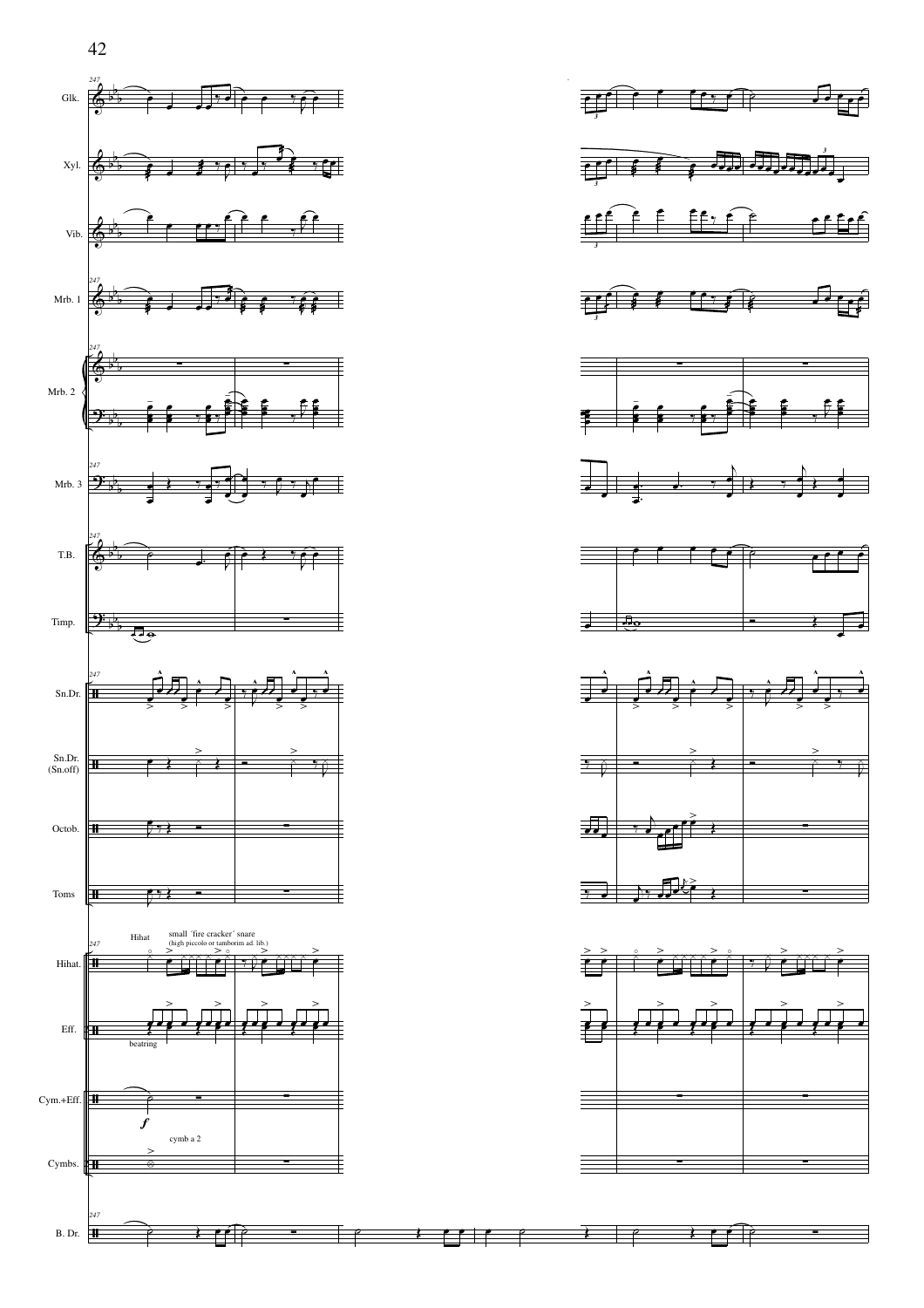



4 3 ˙.  $\geq$ 

gong

∑

4 3

 $f\hspace{-0.1cm}f$ 

.<br>o

4 4

4 4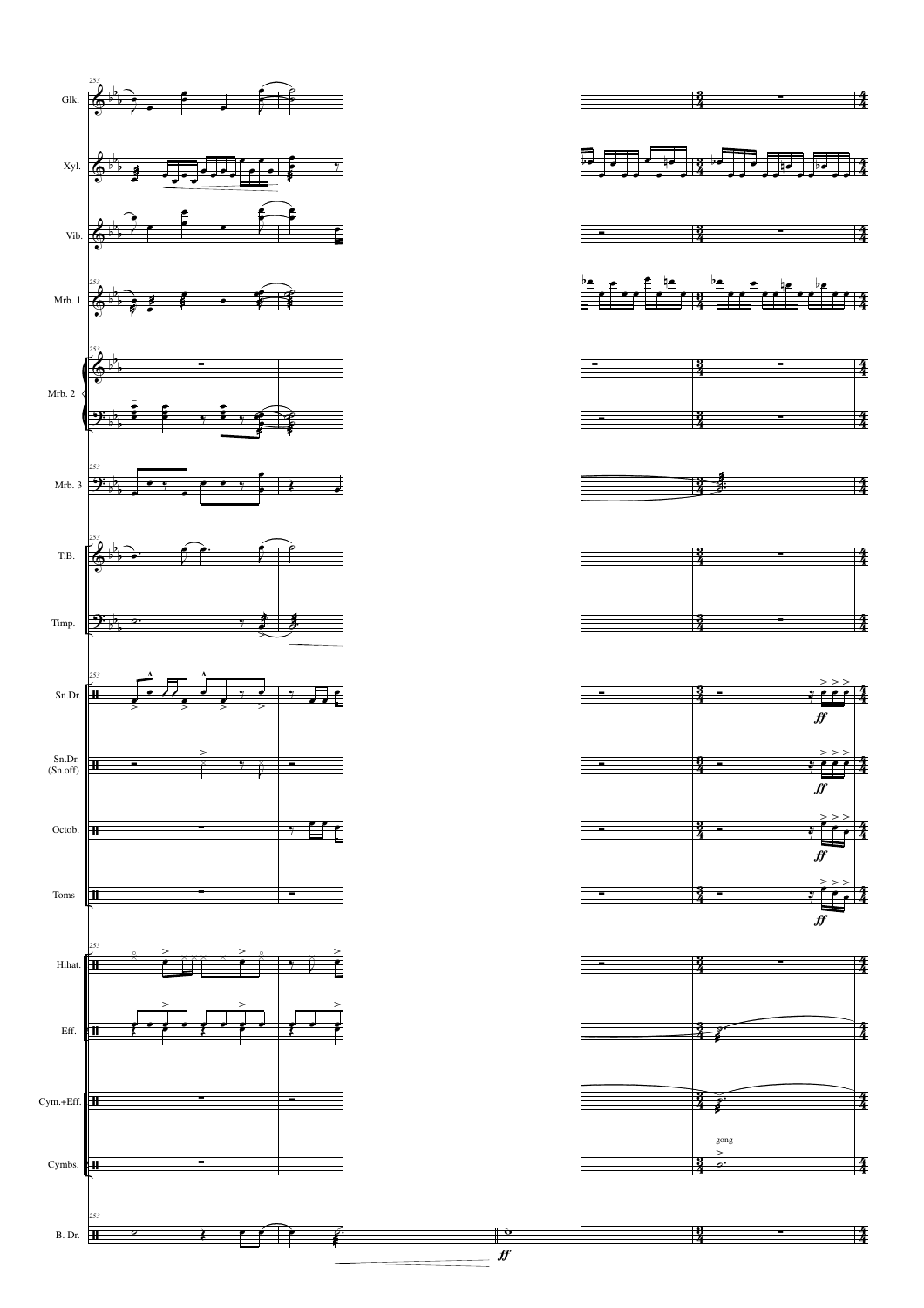



 $\overline{f}$ 

ᡷ  $\boldsymbol{p}$ 

cresc

 $\exists 4$ 

 $(cue: 3x)$